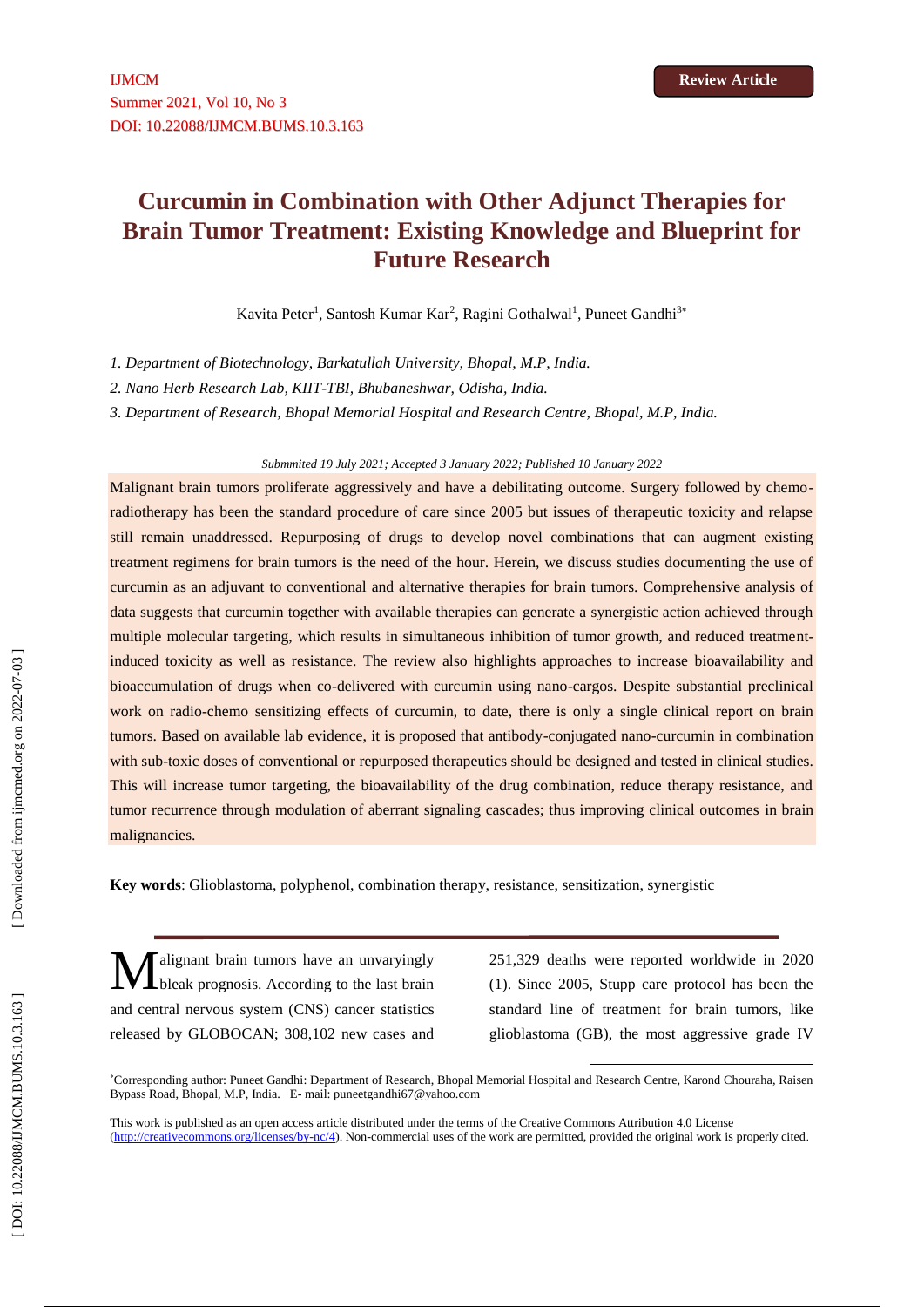glioma (2). Looking at the treatment outcomes in the last 15 years , in terms of survival and quality of life of patients, this therapy regimen needs improvement. The major hitches in brain tumor treatment are: lack of gross total surgical resection due to the tumor location, presence of the blood brain barrier (BBB) that doesn't allow the entry of majority of the chemotherapeutic agents into the brain , infiltrative nature of the tumor, toxicity, and resistance induced by the prolonged administration of chemo -radiotherapy. This clinical scenario necessitates the repurposing of established, non toxic therapeutic agents as an adjunct to overcome treatment -induced resistance, reduce its side effects, and prevent a recurrence.

The present century has witnessed a resurrection of interest in complementary medicine for the development of alternative agents in the treatment of neoplasms. Currently, few of the primary and adjuvant therapies being explored for brain cancers like resveratrol, curcummin (CUR), berberine, quercetin, genistein, etc (3 -7) are derived from natural sources. These nutraceuticals are functional foods with anti -cancerous propensities due to their anti -oxidant and anti -inflammatory character. Among these CUR has stood out as a strong contender as for centuries, turmeric has been used in the Indian Ayurvedic system due to its potent anti -inflammatory, antioxidant and anti infective properties. It is the principal curcuminoid (77%) derived from the rhizome of the perennial herb *Curcuma longa* (8). The rhizome is commonly known as turmeric, which is an integral spice of almost all Indian cuisines. For centuries, turmeric has been used in the Indian Ayurvedic system due to its potent anti -inflammatory, antioxidant and anti -infective properties. However, its anti cancerous properties were deciphered in 1985 when Kuttan and colleagues, published their first positive preclinical report on its active constituent 'CUR' (9). This was further validated by their clinical study (10). Since then CUR has been reported for

its anti -cancerous effects in various cancers including brain tumors (11, 12). CUR is now known to be toxic to the cancer cells, with minimal or no toxicity towards normal cells (13, 14). Its anti -cancerous properties are attributed to its pleiotropic biological effects viz. inhibition of proliferation, survival, invasion, angiogenesis, metastasis, epithelial to mesenchymal transition (EMT), and cancer stem cells (CSCs) differentiation. The dietary polyphenol has shown an exceptional safety profile in clinical trials; being nontoxic even at a dose of 8 g/day (15). All these factors put together endorse its use as an adjunct to conventional therapies. The US Food and Drug Administration (FDA), has approved the yellow spice as GRAS (generally recognized as safe).

Treatment with single agents, whether synthetic or natural, has limitations since brain tumors present intra -tumor genomic and cellular heterogeneity (16). Therefore, the focus of current research is on repurposing established chemotherapeutic agents and the use of drug combinations for successful patient outcomes. A growing body of evidence has shown that CUR can potentiate treatment endpoints when used in combination with other therapeutic agents in brain tumors (17). A literature search was carried out wherein both *in vitro* and *in vivo* studies using CUR in combination therapy on brain tumors were included. Studies, in which CUR was encapsulated along with other chemotherapeutic agents within nanoparticles to increase bioavailability, were also incorporated. This review comprehensively summarizes the potential therapeutic approaches and molecular mechanisms where CUR is administered with standard (Figure 1) and alternative treatment modalities in brain malignancies. The rationale of the present study was to endorse the concept of CUR in combination therapy for brain cancers, based on the current WHO guidelines of molecular diagnosis to target multiple tumor characteristics. The purpose was.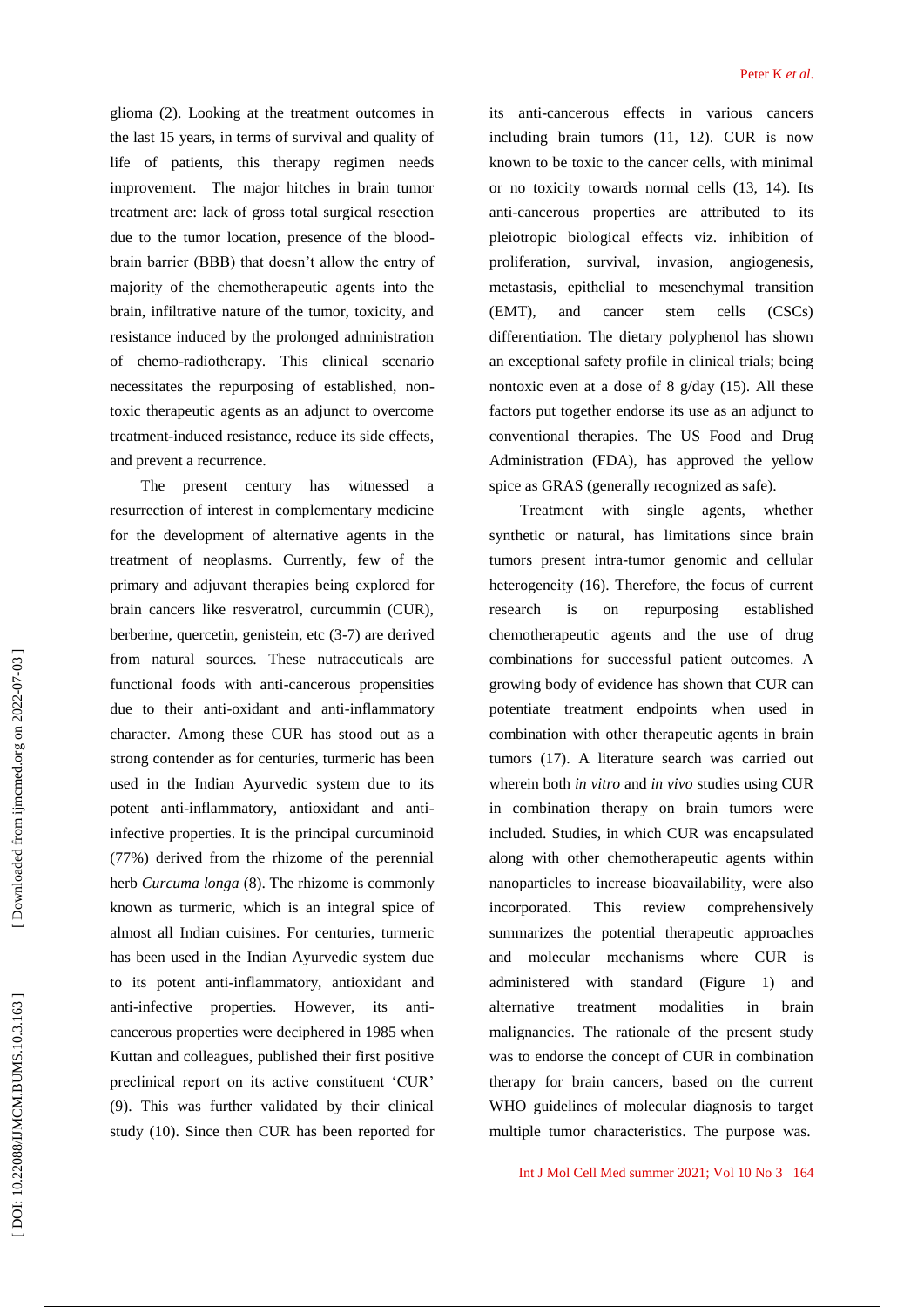

**Fig.1. Schematic representation of Curcumin the pleiotropic molecule, as a sensitizer and adjunct to conventional treatment modalities.** Level 1 depicts conventional therapies categorized on the basis of their individual action. Level 2 indicates the molecules and pathways targeted in the presence of CUR as the sensitizer. Level 3 specifies the cellular endpoints, and level 4 presents the expected clinical outcomes. ACNU : nimustine; BCNU: carmustine; Bax: Bcl-2-associated X protein; BAD: Bcl-2-associated death promoter; Bcl-2: B -cell lymphoma 2; bFGF: basic fibroblast growth factor; Cyt c: cytochrome -c; Dox: doxorubicin; DNA: deoxyribonucleic acid; EMT: epithelial to mesenchymal transition; GLI1: glioma -associated oncogene homolog 1; hTERT: human telomerase reverse transcriptase; JAK/STAT3: Janus kinases/signal transducer and activator of transcription 3; MMP: matrix metalloproteinases, mTOR: mammalian target of rapamycin; NFKB: nuclear factor kappa-light-chain-enhancer of activated B-cells; PI3K/Akt: phosphatidylinositol 3-kinases/ protein kinase B, PTX: paclitaxel; TMZ: temozolamide; ROS: reactive oxygen species; Sufu: suppressor of fused homolog; Shh: sonic hedgehog; Smo: smoothened homolog precursor; VEGF: vascular endothelial growth factor. ↓ (induction);  $\perp$  (inhibition).

also to identify the gaps in research and highlight the advantages of ongoing experimental innovative interventions. This will lay the blueprint for further successful animal and human studies to bring in CUR as a licensed adjuvant in the first line of treatment for CNS tumors

# **Curcumin can tackle the drug resistance mecha nisms**

The difficulty in treating brain malignancies lies in the integral complexity of the tumor entity and also in the multiple mechanisms of drug resistance involved, namely inflammation, drug efflux, DNA damage repair activation, EMT, CSCs, etc (18,19). The approach to overcoming these barrier s is to sensitize tumor cells by using CUR to potentiate the activity of onco -therapeutics via modulation of one or more mechanisms of resistance.

### *Curcumin inhibits inflammation*

Inflammation is a natural immune reaction to an infection or tissue injury. However, if the cause of the initial inflammatory reaction is not addressed, acute inflammation can transit to chronic inflammation (20). Chronic inflammation can further trigger oncogenesis in the brain by affecting the behavior of neural stem cells (NSCs) and oligodendrocyte precursors (OPCs). Mediators produced during inflammation can influence NSC migration and uncontrolled proliferation of both (21, 22). Several experimental settings have established CUR as an anti -inflammatory, it pedals inflammation by suppressing the transcription of nuclear factor kappa B (*NF -κB*) (23) and other genes involved in this signaling cascade, including cyclooxygenase (*COX - 2*), adhesion molecules, interleukins (*IL - 1*, *IL - 6*), *TNF - α*, etc. (24,25).

#### *Curcumin inhibits drug efflux*

Orally administered drugs usually lack therapeutic output due to poor bioavailability and tumor -specific accumulation which is mostly attributed to the efflux of drugs by the multidrug resistance -linked ATP binding cassette (ABC) drug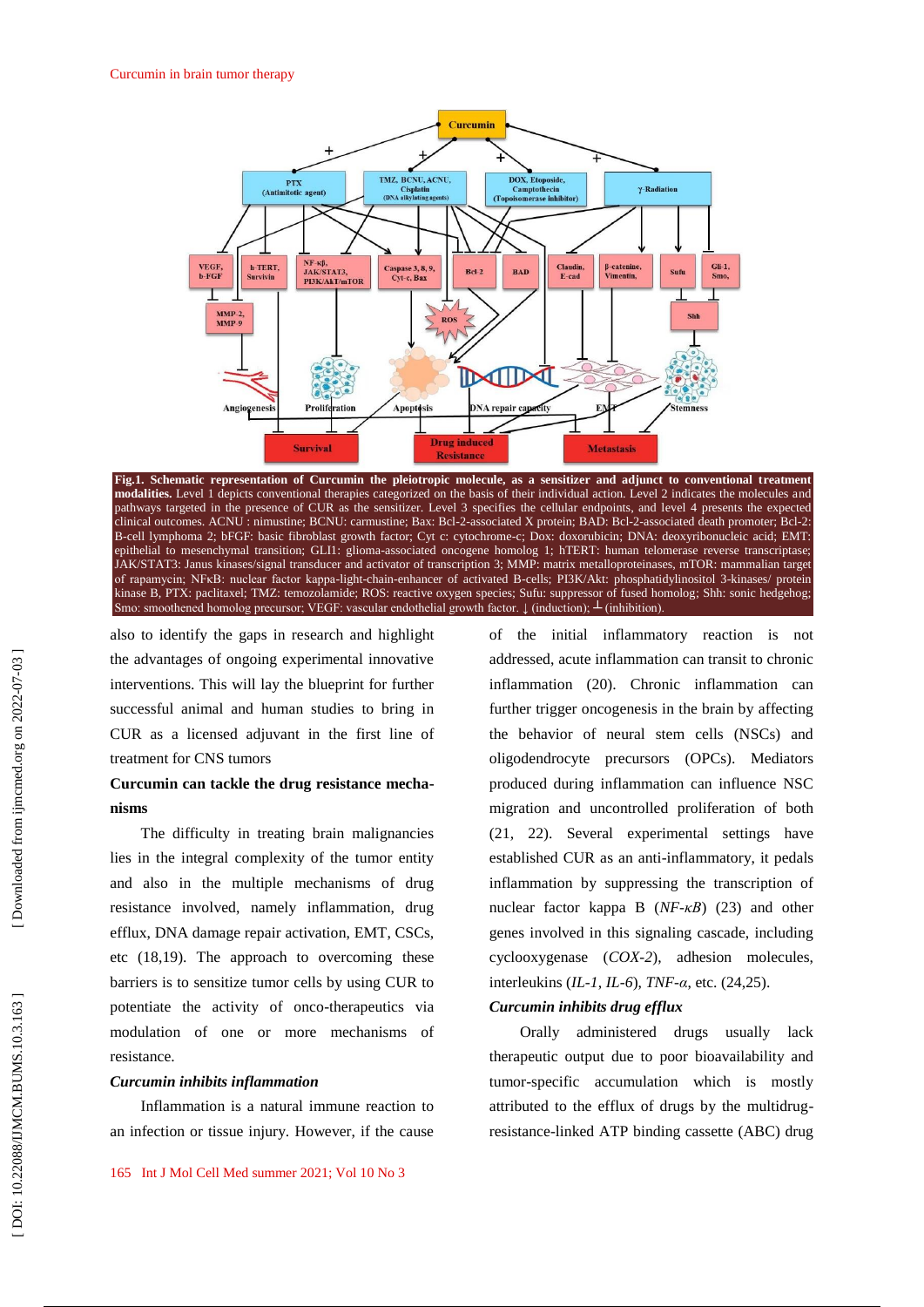transporters, leading to resistance. Compelling evidence exists, that CUR can inhibit multidrug resistance (MDR) by inhibiting the activity of ABC drug transporter family members and improving the accumulation and sensitivity of tumor cells to chemotherapy (26, 27).

# *Curcumin inhibits pathways involved in DNA damage repair in cancer cells*

Treatment of brain malignancies with alkylating chemotherapeutics like temozolomide (TMZ), carmustine (BCNU), and nimustine (ACNU) results in cellular resistance following the activation of fanconi anemia (FA) pathway and/or methylguanine methyltransferase (MGMT) (28, 29). FA is a DNA repair pathway (30) while MGMT, a DNA repair enzyme that repairs cytotoxic lesions created by alkylating agents (29). FA complementation group D2 (FANCD2) protein of the FA DNA repair pathway is upregulated on exposure to alkylating agents in GB. At a clinically achievable concentration of  $5 \mu M$ , CUR was demonstrated to inhibit this protein in GB cells (29, 31). CUR has also been shown to trigger DNA damage and inhibit the expression of MGMT (32).

### *Curcumin inhibits CSC's and EMT phenomenon*

Resistance to standard treatment modalities is also attributed to the existence of two other factors namely CSCs or cancer stem -like cells (CSLCs) and EMT. CSCs are self -renewing, differentiating subpopulation of cells within a tumor while EMT is a conserved but reversible phenomenon of malignancy. EMT promotes stemness by changing the tumor microenvironment, resulting in an increasing number of circulating tumor cells (CTCs) that undergo transformation leading to the development of CSCs (33), thereby contributing to relapse and metastasis. CUR at sub -lethal doses has been demonstrated to inhibit self-renewing characteristics of glial stem cells (34). It has also been reported to prevent EMT in radio -resistant glial cells (35).

#### **CUR in combination with other treatment**

#### *CUR as a sensitizer for drugs that can cross the BBB*

CUR as an agent for the treatment of brain cancers has shown promising results in preclinical studies and there is accumulating evidence that the compound serves to potentiate standard chemotherapeutic agents both in *in vitro* and *in vivo* models (Table 1). TMZ is used in the clinic as the first -line chemotherapeutic option for glioma and other brain malignancies like pituitary tumors, medulloblastomas, and brain metastases (36, 37). TMZ can cross the BBB, but its therapeutic efficacy becomes limited due to the chemo -resistance and toxicity elicited at the clinically used dosage. Studies on the treatment in glioma cell lines and primary glioma cultures have reported that CUR inhibits the FA DNA repair pathway thereby overcoming chemoresistance in brain tumors treated with alkylating agents such as TMZ, as discussed above (29). Also, simultaneous CUR administration has been shown to amplify the anti proliferative and apoptotic potential of TMZ in glioma models. CUR was demonstrated to augment the therapeutic response of TMZ in GB cells and xenograft mouse model by concurrently generating reactive oxygen species (ROS) levels and enhancing apoptosis via blocking protein kinase B/Mammalian target of rapamycin (AKT/mTOR) signaling, decreasing the expression of Bcl-2associated death (BAD) promoter (38) and also via up -regulation of miR146a and inactivation of Nuclear factor -light -chain -enhancer of activated B cells (NFκB) signaling (39). CUR was also shown to significantly reduce the over expression of connexin (*Cx43*), a gap junction assembly protein, by about 40% and increase TMZ induced apoptosis from 4% to 8% in TMZ -resistant GB cells via the ubiquitin -proteasome pathway (4) thus potentiating the action of TMZ. CUR was also reported as a beneficial adjuvant with TMZ and etoposide as this triple combination induced apoptosis by downregulatiing *p10* and *p53* mRNAs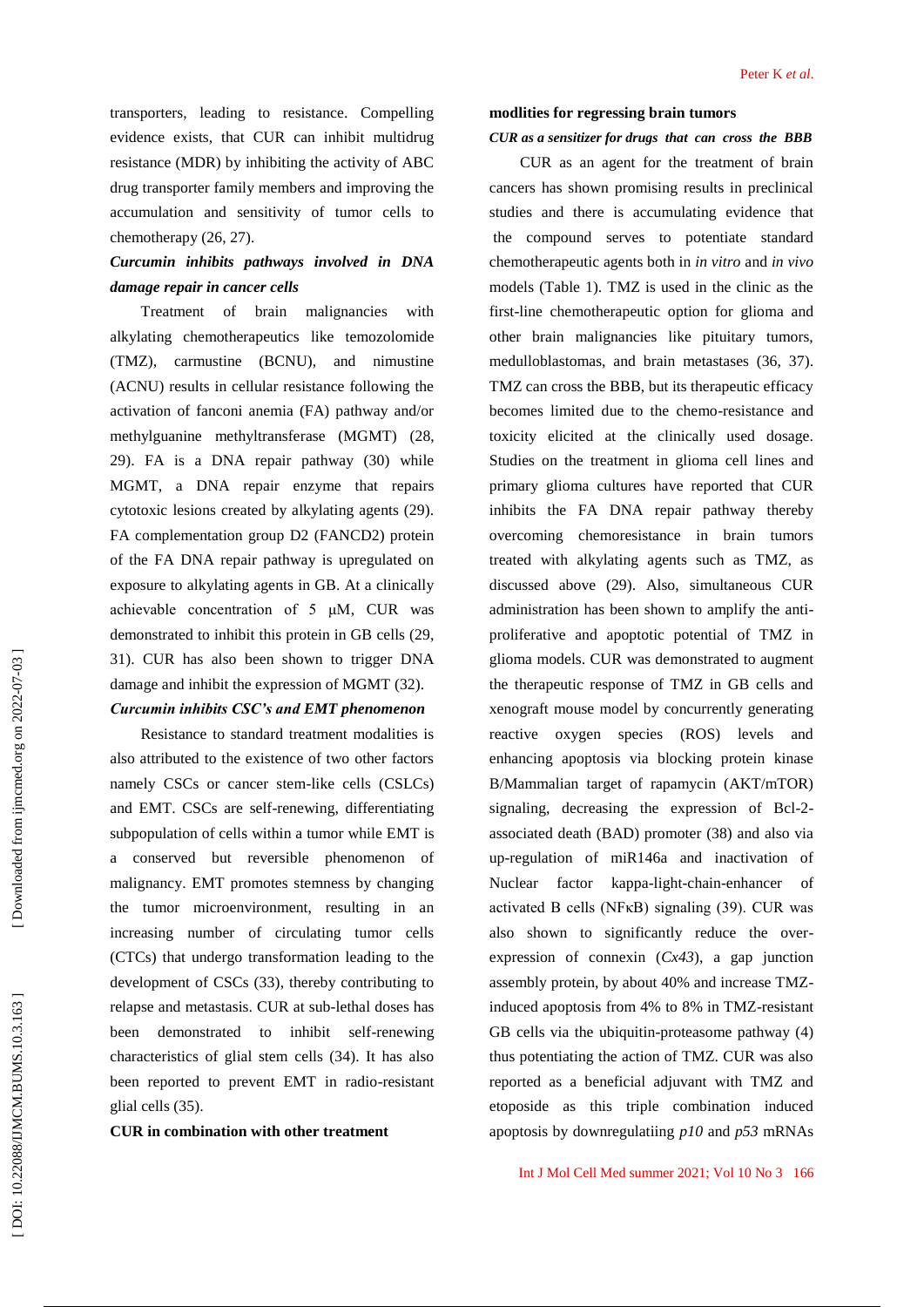with a concomitant rise in Bcl - 2 -associated X protein/B -cell lymphoma 2 (*BAX*/*Bcl - 2*) mRNA ratio at IC<sub>50</sub> doses, in comparison with the

individual or the dual drug combination in GB and medulloblastoma cell lines (40).

Similarly, CUR was reported to work as an

| <b>Table 1.</b> Studies presenting mechanism of CUR action in combination with radio/ chemotherapeutics at<br>effective dosages in brain cancer cells/ xenograft models. |                                    |                             |                                              |                                                    |              |  |  |
|--------------------------------------------------------------------------------------------------------------------------------------------------------------------------|------------------------------------|-----------------------------|----------------------------------------------|----------------------------------------------------|--------------|--|--|
| <b>CUR</b>                                                                                                                                                               | <b>Chemo/Radio</b><br>Assay system |                             | <b>Parameters</b>                            | <b>Endpoint</b>                                    | <b>Refer</b> |  |  |
|                                                                                                                                                                          | therapy                            |                             | assessed                                     | measured                                           | ence         |  |  |
| $5 \mu M$                                                                                                                                                                | <b>TMZ</b>                         | CRL2020,<br>U87,            | <b>↓FANCD2</b> nuclear foci                  | <b>DNA</b><br><b>JFA</b>                           | $[29]$       |  |  |
|                                                                                                                                                                          | $(50 \mu M)$                       | <b>CRL2366</b>              | <b>LFANCD2</b>                               | repair pathway                                     |              |  |  |
|                                                                                                                                                                          |                                    | A172, T98G, and             | mono-ubiquitination                          | <b>Iresistance</b>                                 |              |  |  |
|                                                                                                                                                                          |                                    | HTB16<br>$(FA -$            |                                              | induced<br>by                                      |              |  |  |
|                                                                                                                                                                          |                                    | deficient)                  |                                              | alkylating agents                                  |              |  |  |
| $5 \mu M$                                                                                                                                                                | <b>BCNU</b>                        | CRL2020,<br>U87,            | ↓FANCD2 nuclear foci                         | $\downarrow$ FA<br><b>DNA</b>                      | $[29]$       |  |  |
|                                                                                                                                                                          | $(50 \mu M)$                       | <b>CRL2366</b>              | <b>JFANCD2</b>                               | repair pathway                                     |              |  |  |
|                                                                                                                                                                          |                                    | A172, T98G, and             | mono-ubiquitination                          | <b><i><u>xesistance</u></i></b>                    |              |  |  |
|                                                                                                                                                                          |                                    | HTB16<br>$(FA -$            |                                              | induced<br>by                                      |              |  |  |
| $5 \mu M$                                                                                                                                                                | <b>TMZ</b>                         | deficient)<br>FA-proficient | ↓FANCD2 nuclear foci                         | alkylating agents<br>$\downarrow$ FA<br><b>DNA</b> | $[31]$       |  |  |
|                                                                                                                                                                          | $(50\mu M)$                        | (U87)/deficient             | <b>JFANCD2</b>                               | repair pathway                                     |              |  |  |
|                                                                                                                                                                          |                                    | (U138)<br>cells,            | mono-ubiquitination                          | <b>Į</b> resistance                                |              |  |  |
|                                                                                                                                                                          |                                    | <b>GBM</b><br>primary       |                                              | induced<br>by                                      |              |  |  |
|                                                                                                                                                                          |                                    | cell cultures               |                                              | alkylating agents                                  |              |  |  |
| $5 \mu M$                                                                                                                                                                | <b>BCNU</b>                        | FA-proficient               | <b>IFANCD2</b> nuclear foci                  | <b>LFA</b><br><b>DNA</b>                           | $[31]$       |  |  |
|                                                                                                                                                                          | $(50 \mu M)$                       | (U87)/deficient             | <b>JFANCD2</b>                               | repair pathway                                     |              |  |  |
|                                                                                                                                                                          |                                    | (U138)<br>cells,            | mono-ubiquitination                          | <b><i><u>Iresistance</u></i></b>                   |              |  |  |
|                                                                                                                                                                          |                                    | <b>GBM</b><br>primary       |                                              | induced<br>by                                      |              |  |  |
|                                                                                                                                                                          |                                    | cell cultures               |                                              | alkylating agents                                  |              |  |  |
| $1.25 \mu g/ml$                                                                                                                                                          | <b>TMZ</b>                         | U87MG                       | ↑ROS, ↓AKT/mTOR,                             | <b>L</b> survival                                  | $[38]$       |  |  |
|                                                                                                                                                                          | $(15.63 \text{ µg/ml})$            |                             | <b>µphosphorylation</b> of                   | <i><u><b>†apoptosis</b></u></i>                    |              |  |  |
|                                                                                                                                                                          |                                    |                             | <b>BAD</b>                                   |                                                    |              |  |  |
| $1.25 \mu g/ml$                                                                                                                                                          | TMZ                                | <b>U87MG</b>                | JAKT/mTOR,                                   | ↑ apoptosis                                        | $[38]$       |  |  |
|                                                                                                                                                                          | $(15.63 \text{ µg/ml})$            | xenograft mouse             | phosphorylation of                           | tumor volume,                                      |              |  |  |
| $20 \mu M$                                                                                                                                                               | <b>TMZ</b>                         | model<br>U87MG              | <b>BAD</b><br>↑miR-146a,                     | tumor weight<br>$\mathcal{L}$ ell                  | $[39]$       |  |  |
|                                                                                                                                                                          | $(100 \mu M)$                      |                             | $\downarrow$ NF- $\kappa$ B                  | proliferation                                      |              |  |  |
|                                                                                                                                                                          |                                    |                             |                                              | <i><u><b>†apoptosis</b></u></i>                    |              |  |  |
| $10 \mu M$                                                                                                                                                               | TMZ                                | U251, U87                   | $\downarrow$ Cx43                            | <b>Uviability</b>                                  | $[4]$        |  |  |
|                                                                                                                                                                          | $(100, 250 \mu M)$                 |                             |                                              | <b>Tapoptosis</b>                                  |              |  |  |
| $20 \mu M$                                                                                                                                                               | <b>ACNU</b>                        | U118MG,                     | ↑ Cyt c, ↑ cleaved caspase                   | <i><u><b>†apoptosis</b></u></i>                    | $[41]$       |  |  |
|                                                                                                                                                                          | $(100\mu M)$                       | <b>U87MG,</b>               | 3, BAX/BCL-2, ↓p-                            | <b>Uviability</b>                                  |              |  |  |
|                                                                                                                                                                          |                                    | <b>U251MG</b>               | PI3K/Akt, JNF-KB/COX-                        | <b>Lelone</b> forming                              |              |  |  |
|                                                                                                                                                                          |                                    |                             | $2, \downarrow$ CDK1, $\downarrow$ cyclin A, | capacity                                           |              |  |  |
|                                                                                                                                                                          |                                    |                             | ↓cyclin B, ↑G2/M phase                       | <b><i><u>u</u></i></b> invasion                    |              |  |  |
|                                                                                                                                                                          |                                    |                             | arrest of cells, JMMP2/9,                    | <i>umigration</i>                                  |              |  |  |
|                                                                                                                                                                          |                                    |                             | ↓N-cadherin, ↓Vimentin                       |                                                    |              |  |  |
| $5 \mu M$                                                                                                                                                                | Bromocriptine                      | lactotroph<br>rat           | <b>I</b> proliferation                       | ↑growth                                            | $[42]$       |  |  |
|                                                                                                                                                                          | $(0.01 \mu M)$                     | pituitary<br>cell           |                                              | inhibition                                         |              |  |  |
|                                                                                                                                                                          |                                    | lines (GH3 and              |                                              |                                                    |              |  |  |
| $25 \mu$ mol/L                                                                                                                                                           | <b>Dox</b>                         | MMQ)<br>T98G,<br>U87MG      | <i><u><b>†cytotoxicity</b></u></i> ,         | $\mathcal{L}$ ell                                  | $[43]$       |  |  |
|                                                                                                                                                                          |                                    | cells                       | ↑DNA fragmentation                           | proliferation                                      |              |  |  |
|                                                                                                                                                                          |                                    |                             |                                              | <i><u><b>Tapoptosis</b></u></i>                    |              |  |  |
| $25 \mu$ mol/L                                                                                                                                                           | Camptothecin                       | T98G,<br>U87MG              | <i>f</i> cytotoxicity,                       | $\downarrow$ cell                                  | $[43]$       |  |  |
|                                                                                                                                                                          |                                    | cells                       | ↑DNA fragmentation                           | proliferation                                      |              |  |  |
|                                                                                                                                                                          |                                    |                             |                                              | <i><u><b>†apoptosis</b></u></i>                    |              |  |  |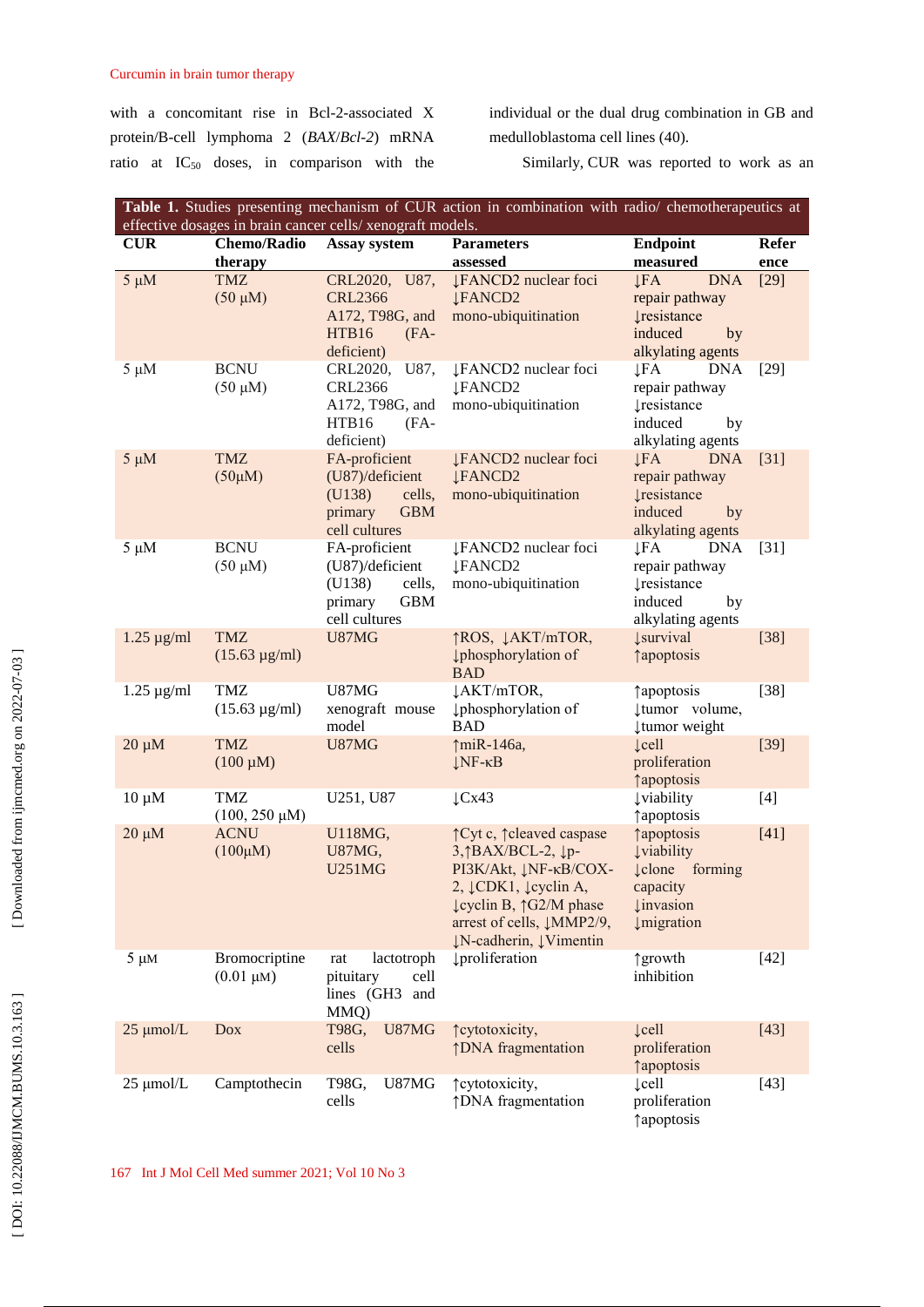| $25 \mu$ mol/L       | Etoposide                                 | <b>U87MG</b><br>T98G,<br>cells                            | <i><u><b>†cytotoxicity</b></u></i> ,<br><b>DNA</b> fragmentation                                                                                                           | $\mathcal{L}$ ell<br>proliferation<br><i><u><b>Tapoptosis</b></u></i>                                   | $[43]$ |
|----------------------|-------------------------------------------|-----------------------------------------------------------|----------------------------------------------------------------------------------------------------------------------------------------------------------------------------|---------------------------------------------------------------------------------------------------------|--------|
| $25 \mu$ mol/L       | Cisplatin<br>$(50 \mu \text{mol/L})$      | U87MG<br>T98G,<br>cells                                   | ↑ cytotoxicity,<br>↑DNA fragmentation<br>↑DNA damage<br><b>L</b> elonogenecity                                                                                             | $\mathcal{L}$ ell<br>proliferation<br>↑ apoptosis<br>↓DNA<br>repair<br>capacity                         | $[43]$ |
| $25 \mu$ mol/L       | $\gamma$ -irradiation<br>$(5 \text{ Gy})$ | U87MG<br>T98G,<br>cells                                   | ↑cell death                                                                                                                                                                | <b>Uviability</b>                                                                                       | $[43]$ |
| 15 and 20<br>$\mu$ M | $\gamma$ -irradiation<br>$(1-12Gy)$       | F98 GB cells                                              | $\uparrow$ G2/M                                                                                                                                                            | <b>Uviability</b><br><b>clone</b> forming<br>capacity                                                   | $[52]$ |
| 120<br>mg/2<br>mL/kg | $\gamma$ -irradiation<br>(6 Gy)           | triple-reporter<br>F98/FGT<br>glioma-bearing<br>rat model |                                                                                                                                                                            | tumor growth<br>survival                                                                                | $[52]$ |
| $20 \mu M$           | $\gamma$ -irradiation<br>(18Gy)           | LN229 and U251                                            | ↓Gli1,↑Sufu,<br>$\mathsf{Lcell}$<br>migration, $\downarrow$ invasion, $\downarrow$ E-<br>cadherin, $\uparrow$ vimentin, $\uparrow$ $\upbeta$ -<br>catenin, <i>Lelaudin</i> | $\mathcal{L}$ cell<br>proliferation,<br>fearly apoptosis,<br>↓EMT,<br>↓Hedgehog<br>signaling<br>pathway | $[35]$ |
| $60$ mg/kg           | $\gamma$ -irradiation<br>(18Gy)           | nude mice with<br>glioma                                  | ↓E-cadherin, ↑vimentin                                                                                                                                                     | tumor growth,<br><b>LEMT</b>                                                                            | $[35]$ |
|                      |                                           |                                                           | ATM: ataxia telangiectasia mutated: ATG7: autophagy-related 7 homolog: AIF: apoptosis-inducing factor: Bax: Bcl-2-associated X                                             |                                                                                                         |        |

ATM: ataxia telangiectasia mutated; ATG7: autophagy -related 7 homolog; AIF: apoptosis -inducing factor; Bax: Bcl - 2 -associated X protein; bFGF: basic fibroblast growth factor; BCNU: carmustine; BAD: Bcl-2-associated death promoter; Bcl-2: B-cell lymphoma 2; CDC25A: a phosphatase protein that is encoded by the cell division cycle 25 homolog A gene; CDK -1: cyclin dependent kinase - 1; COX -2: cyclooxygenase -2; Cyt c: cytochrome -c; Cx43: connexin43; Dox: doxorubicin; DNA: deoxyribonucleic acid; EMT epithelial to mesenchymal transition; ERK1/2: extracellular signal -regulated kinase; FANCD2: fanconi anemia group D2 protein; FA: fanconi anaemia DNA repair pathway; FGT: firefly luciferase; enhanced green fluorescent protein thymidine kinase; GLI1: glioma -associated oncogene homolog 1; GSCs: glioma stem cells; HBTSC: human brain tumor stem cells; hTERT|: human telomerase reverse transcriptase; JAK/STAT3: Janus kinases/signal transducer and activator of transcription 3; 5 Let: a letroz 3: microtubule-associated protein 1A/1B-light chain 3; MMP: matrix metalloproteinases; m-RNA: messenger-ribonucleic acid; mTOR: mammalian target of rapamycin; NFKB: nuclear factor kappa-light-chain-enhancer of activated B cells; p-PI3K/Akt: phosphorphosphatidylinositol 3-kinases/ protein kinase B; ROS: reactive oxygen species; Shh: sonic hedgehog; Smac: second mitochondriaderived activator of caspases; Sufu: Suppressor of fused homolog; TMZ: temozolamide; VEGF: vascular endothelial growth factor. ↑ (high expression);  $\downarrow$  (low expression).

adjunct to another alkylating agent ACNU. The co treatment led to the suppression of GB cell proliferation, clone -forming capacity, invasion, migration, induction of apoptosis, and cell -cycle arrest in the G2/M phase. This synergistic effect was mediated through concurrent activation of the cytochrome C/caspase-dependent apoptotic pathway, inactivation of phosphatidylinositol 3 kinases/ protein kinase B (PI3K/AKT), and NF κB/COX -2 signaling cascades (41).

In the case of prolactinoma (a functional pituitary adenoma), the first line of therapy is bromocriptine, a dopamine D2 receptor agonist; yet intolerance and resistance to this drug are inexorable. In this case, CUR was seen to augment the growth -inhibitory effect of bromocriptine in rat lactotroph tumor cell lines, suggesting its clinical usefulness in the management of prolactinomas (42).

### *CUR as a sensitizer for other repurposed chemo therapeutic agents*

Apart from the above -mentioned drugs, some other therapeutics have been tested in conjunction with CUR *in vitro* to assess their anti -proliferative and apoptosis -inducing efficacy in brain malignancies (Table 1). A study reported that CUR potentiates the action of cisplatin in brain tumors. It was experimentally shown to synergize with cisplatin to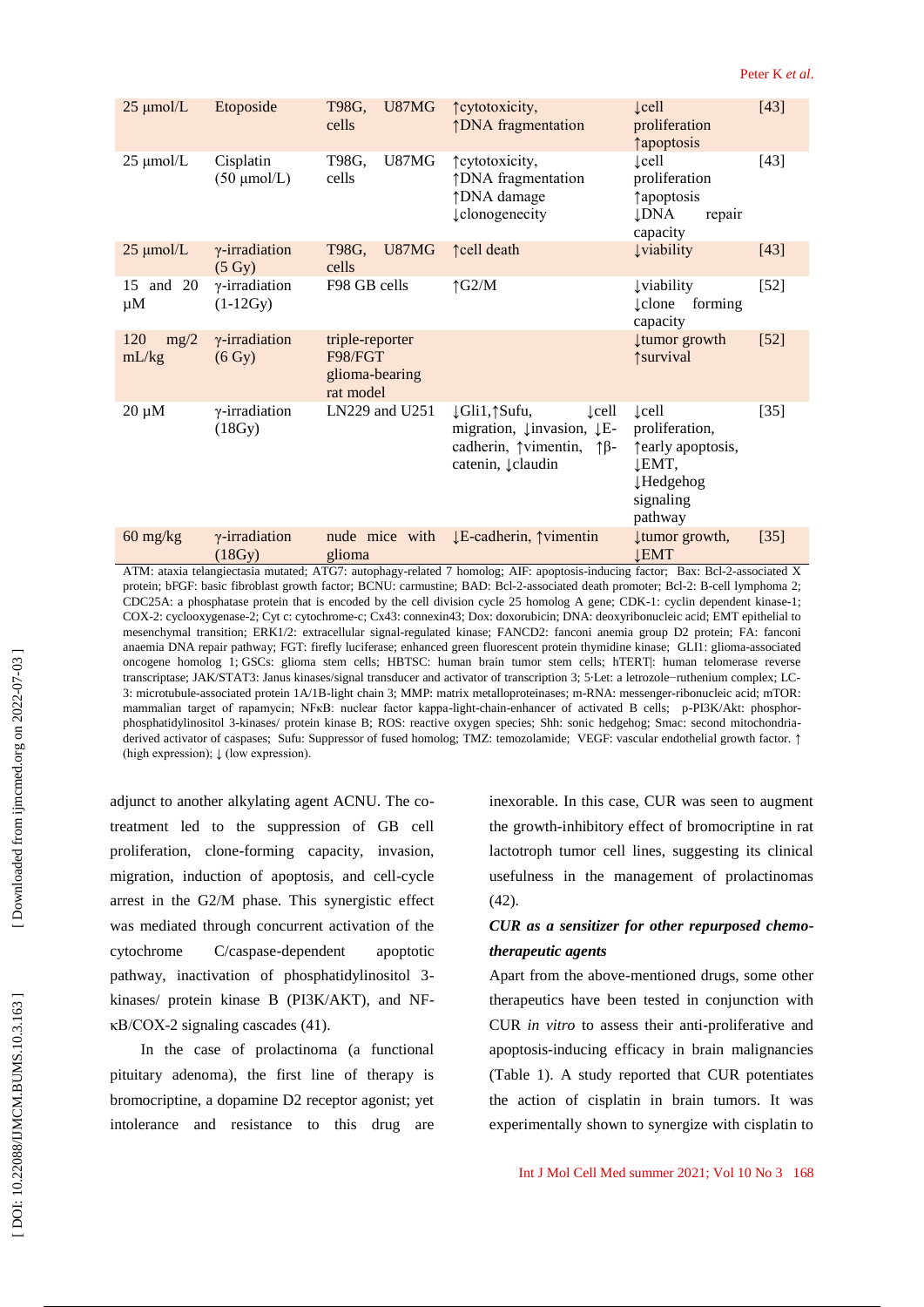#### Curcumin in brain tumor therapy

enhance the comet positive cells (signifying DNA damage), apoptosis and produced a more pronounced cellular injury in glioma cells (43). The combination triggered cytotoxic death via apoptosis by downregulating *BCL - 2* in medullo -blastoma cells (44). When other chemo -drugs such as doxorubicin (dox), etoposide, and camptothecin were individually paired with CUR, they produced increased cytotoxicity and apoptosis in glioma cell lines (13, 43). Researchers have also explored the anti -neoplastic ability of CUR and paclitaxel against highly chemo -resistant human GB cells, glioma stem cells (GSCs), and C6 mouse glioma cells. They found that the combination induced apoptosis and down -regulated the expression of molecules involved in promoting cell survival, invasion, proliferation, and angiogenesis (45, 46). Castonguay and colleagues investigated the combination of their most potent ruthenium letrozole complex (individual entities possess anti cancerous properties) with CUR and noted that complex 5•Let and CUR synergistically induce autophagic cell death in GB cells (47).

### *CUR as a sensitizer for radiotherapy*

In addition to the synergistic effect of CUR with chemotherapy, the polyphenol has also exhibited plausible utility in sensitizing glioma cells to radiation -induced cell death (Table 1). When radio -resistant human glioma cells were pre -treated with CUR followed by irradiation, it resulted in a significantly enhanced cell death (43). In another set of experiments on medulloblastoma cells, CUR boosted the efficacy of  $γ$ - irradiation by triggering apoptosis via downregulation of anti -apoptotic protein, BCL -2 (44). CUR was also reported to trigger G2/M cell cycle arrest and sensitize the F98 GB cells to radiation *in vitro*. It synergistically enhanced the effects of radiotherapy by suppressing the growth of both transduced glioma cells and the brain tumor. CUR also prolonged the overall survival in orthotopic F -98/FGT (firefly luciferase; enhanced green fluorescent protein; thymidine

kinase) glioma -bearing rat model, establishing it as a potent radiosensitizer (48). CUR was reported by Meng and co-workers to augment the effect of  $\gamma$ irradiation by suppressing cell proliferation, migration, invasion, and inducing apoptosis in both *in vitro* and *in vivo* glioma models (35). The group also proposed that CUR could rescue the EMT process induced by γ -irradiation via inhibition of the hedgehog signaling pathway and modulation of EMT markers, a finding which has key clinical implications. All the above-mentioned studies establish the role of CUR as a cogent sensitizer of available treatment modalities.

### *CUR in combination with small -molecule onco therapeutics*

Apart from the existing chemo -drugs, few other molecules with anti -tumor efficacy have also been tried and tested in combination with CUR (Table 2). CUR sensitized glioma cells to tumor necrosis factor -related apoptosis -inducing ligand (TRAIL/ Apo2) resulting in increased apoptosis by arresting hypo -diploid glioma cells in the sub G1 phase, initiating the release of mitochondrial cytochrome -C and cleavage of procaspases -3, 8, 9 (49). The co -treatment of CUR with tyrphostin (small -molecular -weight tyrosine kinase inhibitors) significantly decreased ROS, increased the cytotoxic effect, and stimulated apoptosis in GB cells (50).

#### *CUR along with gene therapy*

Another alternate treatment approach cited in the literature is the combination of tumor suppressor miRNA with CUR (Table 2). It is known that cancer cells have signature miRNA expression profiles. miRNA replacement therapy can restore a loss -of-function in cancer cells by the reintroduction of a tumor suppressor miRNA, to restore the deranged cellular cascades (51). Glioma cells transfected with miR -326 mimics (tumor suppressor miRNA which is lowly expressed in the glioma) and concurrently treated with CUR, exhibited significant inhibition of proliferation and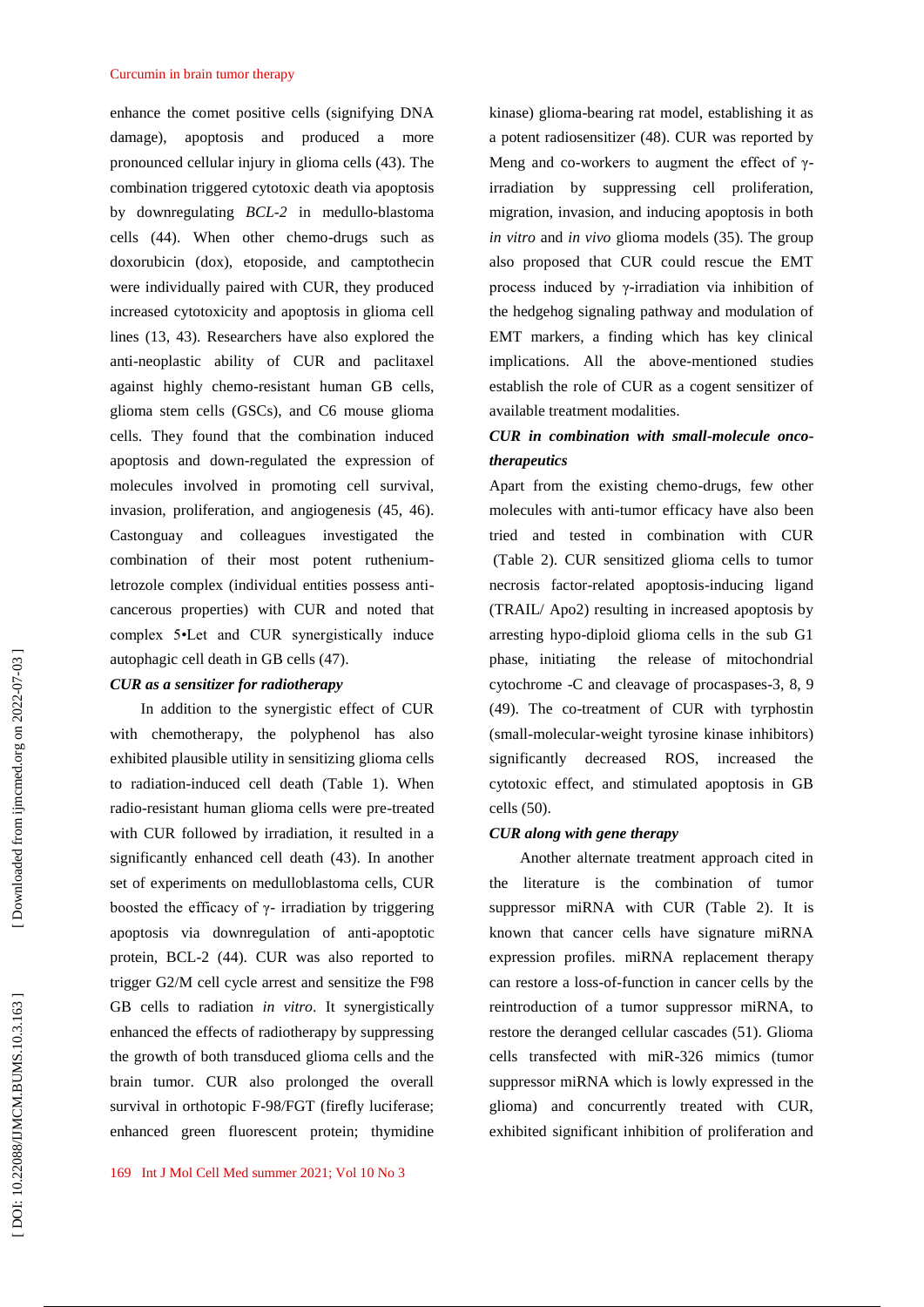migration, with a concomitant rise in apoptosis via down -regulation of sonic hedgehog (Shh) signaling cascade. Additionally, the co -treatment reduced tumor volume and prolonged survival in the glioma xenograft mouse model as compared to the individual molecules (52). Similarly, miR -378 is documented to be down -regulated in GB (53). Li and coworkers reported that transfection of GB cells with  $miR-378$ mimics led to its overexpression, significant inhibition of cell proliferation and induction of apoptosis via increased phosphorylation of p38 and upregulation of Bax. *In vivo* extension of this group's work indicated that miR -378 and CUR in co -therapy were more effective in inhibiting tumor growth in a mouse xenograft model (54).

# **Increasing the bioavailability of CUR using nanoparticles**

The most intimidating task for a chemotherapeutic used in the treatment of brain malignancies is crossing the BBB to facilitate effective drug dose accumulation in the brain. Despite its promising pharmaceutical characteristics CUR has some major drawbacks limiting its application as an anti -cancer therapeutic agent. CUR is known to possess the ability to cross the BBB, evident from an *in vitro* experiment on the brain - capillary model (55). Its poor physicochemical properties namely low water solubility and enzymatic conversion to glucuronide derivatives, and rapid clearance from circulation result in poor bioavailability, thereby limiting its

| <b>Table 2.</b> Measured outcomes of CUR in combination with other molecules. |                                                                         |                                            |                                                                                                                                                                      |                                                                                                |                  |  |  |  |
|-------------------------------------------------------------------------------|-------------------------------------------------------------------------|--------------------------------------------|----------------------------------------------------------------------------------------------------------------------------------------------------------------------|------------------------------------------------------------------------------------------------|------------------|--|--|--|
| <b>CUR</b>                                                                    | molecules                                                               | <b>Assay system</b>                        | <b>Parameters</b><br>assessed                                                                                                                                        | <b>Outcome</b><br>measured                                                                     | <b>Reference</b> |  |  |  |
| $5-20 \mu M$                                                                  | <b>TRAIL</b><br>(5ng/mL)                                                | <b>U251MG</b><br>and<br>U87MG glioma cells | ↑hypo-diploid cells<br>in sub G1 cell cycle<br>phase, 1 cleavage of<br>procaspases-3, 8, 9,<br>Trelease of cyt-c<br>from mitochondria                                | <b>Uviability</b><br><i><u><b>Tapoptosis</b></u></i>                                           | $[49]$           |  |  |  |
| $5-12$ mM                                                                     | Tyrphostins<br>$(1-20)$<br>mM AG494)<br>and<br>$(0.1 - 8mM)$<br>AG1478) | LN229 glioma cells                         | †cytotoxicity,<br>Traspase 3 and 7,<br>îcell cycle arrest in<br>G1/G0 phase,<br>positive<br>↑ comet<br>cells                                                         | <b>Uviability</b><br><i>f</i> apoptosis<br><b>LROS</b><br>↑DNA damage<br>↓DNA repair           | $[50]$           |  |  |  |
| $10 - 40 \mu M$                                                               | $miR-326$                                                               | U251 and U87                               | ↑caspase-3,<br>PARP <sub>1</sub><br><b>t</b> cleaved<br>Teaspase-8,<br>$\lfloor bcl - xl \rfloor$<br>$LMCL1$ ,<br><b>LRIP1</b><br><b>JSHH/GLI1</b><br>JNestin JCD133 | proliferation<br><b>Lelone</b> forming<br>capacity<br><i><u><b>Tapoptosis</b></u></i>          | $[52]$           |  |  |  |
| $60$ mg/kg                                                                    | $miR-326$                                                               | BALB/c-nude mice                           |                                                                                                                                                                      | tumor volume,<br>↑survival                                                                     | $[52]$           |  |  |  |
| $5-50 \mu M$                                                                  | $miR-378$                                                               | U87-miR-378                                | ↑phosphorylation of<br>$p-38$ , $\uparrow$ Bax, $\downarrow$ PCNA                                                                                                    | <b>Uviability</b><br><i><u><b>Tapoptosis</b></u></i><br>$\downarrow$ clone forming<br>capacity | $[54]$           |  |  |  |
| $60$ mg/kg and<br>$120 \text{ mg/kg}$                                         | $miR-378$                                                               | SCID mice                                  | ↑phosphorylation of<br>p-38                                                                                                                                          | tumor growth                                                                                   | $[54]$           |  |  |  |

cleaved PARP1 (cleaved anti -poly ADP ribose polymerase 1), DNA (Deoxyribonucleic acid), ROS (reactive oxygen species), MCL1 (myeloid cell leukemia 1), RIP -1(receptor -interacting serine/threonine -protein kinase 1), miR (MicroRNAs), PCNA (proliferating cell nuclear antigen), TRAIL (tumor necrosis factor -related apoptosis -inducing ligand). ↑ (high expression), ↓ (low expression)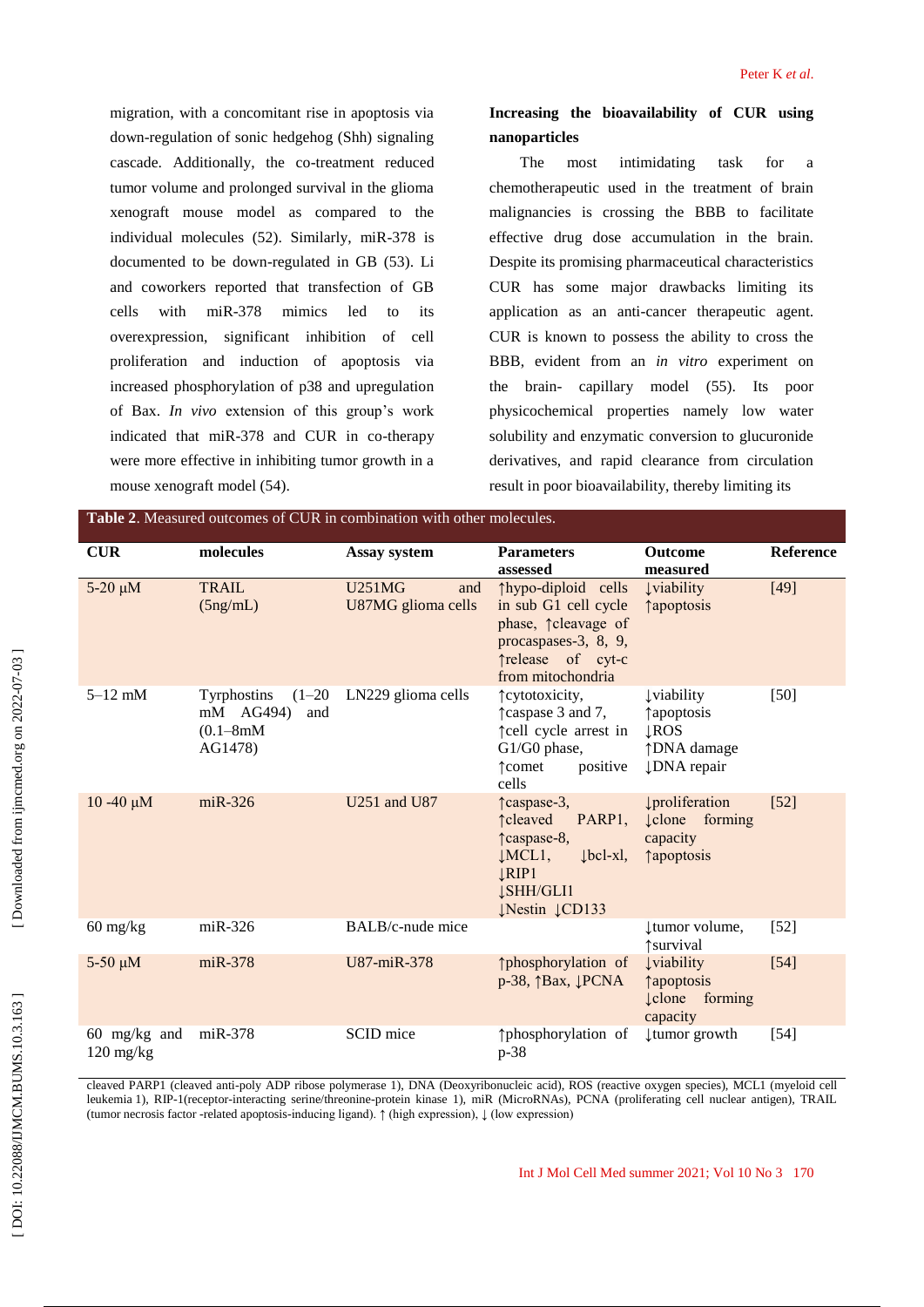#### Curcumin in brain tumor therapy

clinical utility (56). Over the years, several strategies have been applied to overcome these hitches; to enhance the solubility of CUR and prevent its enzymatic degradation (57, 58). The strategy in trend to address this issue is the use of tailored nanoparticles to competently ferry CUR along with other drugs or bioactive molecules across the BBB, to localize in the tumor at the effective therapeutic concentration. This technique efficaciously localizes drugs *in situ* and helps overcome MDR. CUR has been formulated with many nano-carriers such as polymeric nanoparticles, liposomes, nanoemulsions, solid lipid nanoparticles, and micelles (59).

# *Nanoparticle mediated delivery of CUR and other drugs*

The use of drugs loaded onto nanoparticles is enticing the attention of the neuro -oncology fraternity, due to its exceptional potential for targeted brain delivery (Table 3). The combination of CUR and rapamycin -loaded micelles exhibited ∼3.3 times higher uptake than the individual drugs or a mixture of the native drugs when assayed in T98 GB cells *in vitro*. This combination also down regulated P13/AKT and serine/threonine kinase proteins, enhanced mitochondrial membrane potential depolarization which increased apoptosis (60). Similarly, the combined delivery of CUR and the herpes simplex virus thymidine kinase (*HSVtk*) gene using peptide micelle R7L10 as a carrier, efficiently induced apoptosis in C6 GB cells *in vitro* and in the xenograft mouse model. The combination also reduced tumor size without significant systemic toxicity in the animal GB model (61).

However, a pharmacokinetic study conducted in 2016 sparked greater interest in the use of nanoformulations of CUR. The investigators enrolled 10 GB human subjects and orally administered a micellar -curcuminoid preparation which achieved measurable concentrations of total curcuminoids in the tumor tissue and serum,

validating its therapeutic utility (62). Transfection of U -87MG GB cells with *p53* -containing vector (for *p53* overexpression) and concurrent treatment with dendrosomal CUR (a nano-formulation) resulted in an increased expression of growth arrest and DNA damage -45 (*GADD45*). It also simultaneously reduced the expression of *NF -κB* and *c -Myc*, leading to decreased cell viability and increased apoptosis (63). Microemulsions (ME, nano dispersion) of CUR with docosahexaenoic acid (DHA) -rich oil, were seen to dramatically lower  $IC_{50}$  values in GB cell lines. The formulation was administered intravenously and intra -nasally for targeted delivery to the rat brain. Though both the intravenous and intranasal delivery routes were effective, concentrations in the brain following intranasal administration was substa ntially higher and sustained. The higher brain accumulation of CUR -DHA MEs was ascribed to a greater targeting efficacy augmented by DHA mediated transport across the BBB. Serum biochemistry, hematology, histopathology, and nasal toxicity records confirmed the safety profile of the ME formulation (64). When nanomicellar - CUR in combination with TMZ was tried out, it significantly decreased the invasion and migration of U87 cells. The combination considerably increased the expression of autophagy -related proteins (LC3 -I and LC3 -II; microtubule -associated protein 1A/1B-light chain 1 and 2) and apoptosisrelated proteins (Bcl -2 and caspase 8) while Bax expression decreased substantially. The combination also reduced the expression of  $β$ catenin, cyclin D1, Twist, and ZEB1 (Wnt pathway -associated genes) (65). Recently, a ME based TMZ and CUR co -loaded nanostructured lipid carrier was shown to possess enhanced synergistic inhibitory effects on glioma cells compared to single drug -loaded nano -carriers. The combination induced S phase cell cycle arrest and triggered apoptosis. Effective accumulation was observed in the brain and at tumor sites, with no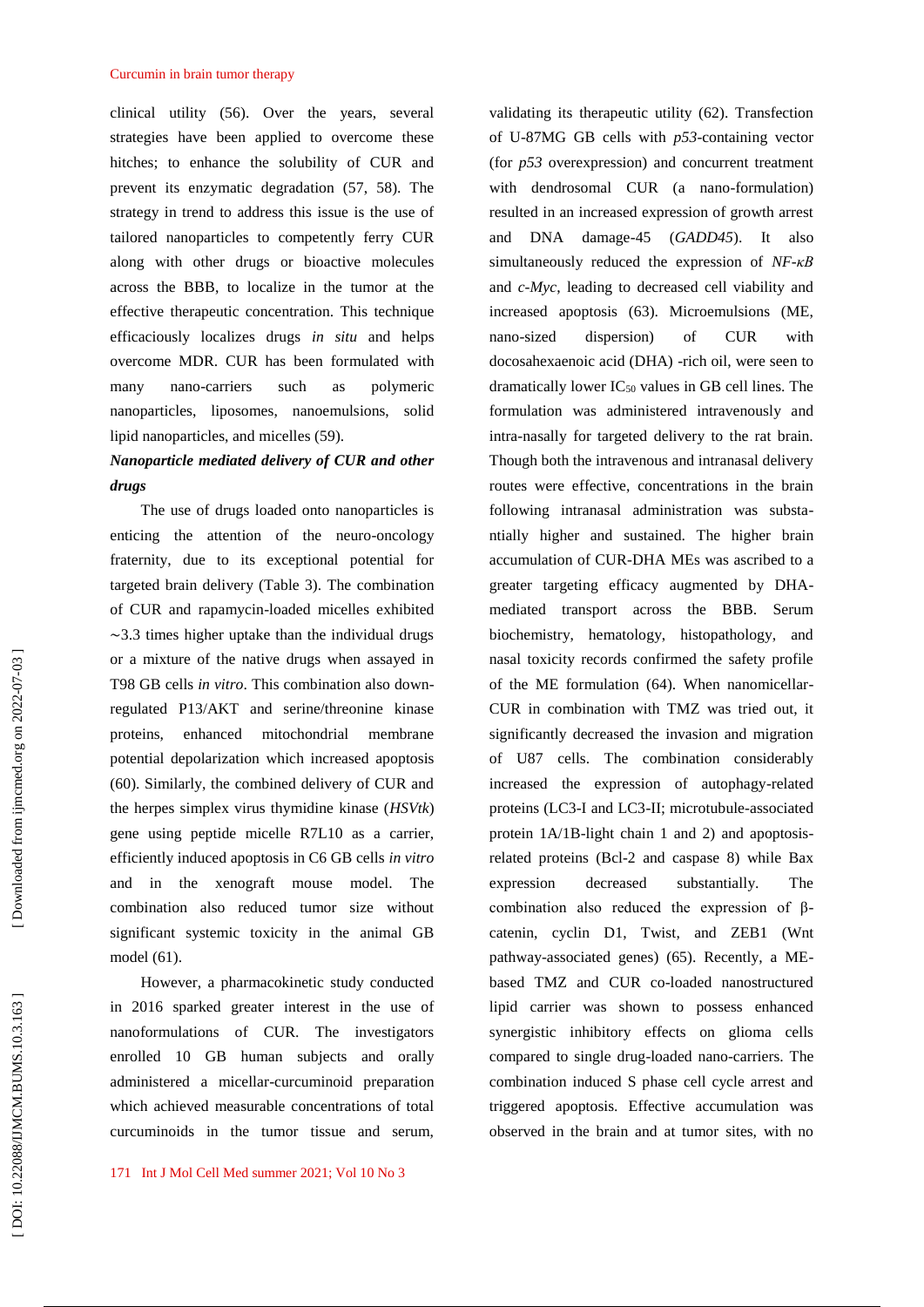toxicity to normal cells and vital organs *in vivo* when used at the therapeutic dosage (66). Tan and workers prepared a dual combination of CUR and miR21ASO  $(miR21)$ antisense-oligonucleotide) loaded onto deoxycholic acid -conjugated polyethy leneimine micelles. Its administration reduced miR21 levels and induced apoptosis in GB cells. In intracranial rat tumor models, the complex regressed tumor volume and induced the expression of tumor suppressor genes phosphatase and tensin homolog (*PTEN*) and programmed cell death protein 4 (*PDCD4*); which were earlier inhibited in miR21 expressing GB cells (67).

# **Nanoparticle mediated delivery of CUR and other natural products**

Apart from the nanoformulation -based studies above, CUR has also been delivered with some natural plant compounds (Table 3). Liposome encapsulated polyphenol trio-tricurin was developed using CUR and two other polyphenols namely, resveratrol and epigallocatechin gallate. The experiment demonstrated that the liposomal delivery system of trio -polyphenols induced apoptosis in the GB cells and GSCs via p53 activation. Tricurin also stimulated intrinsic immunity, by repolarizing tumor-associated microglia/macrophages to tumoricidal state and eliciting an intra -tumor deployment of activated natural killer cells in the GB mouse model (68). Maiti and colleagues showed that co -treatment of solid -lipid CUR and berberine considerably elevated DNA fragmentation, apoptotic death, mitochondrial degeneration, and significantly decreased ATP levels in GB cell lines in comparison to their single treatments. The co treatment also inhibited the PI3K/Akt/mTOR pathway more proficiently compared to both the agents individually (69).

# **Effective brain tumor targeting**  *Curcumin tagged to antibodies*

It is postulated that antibody -mediated homing of cancer cells would result in higher levels of a

drug at the tumor site, thus intensifying CUR's effectiveness (Table 4). Langone and co -workers while working on melanoma -induced brain metastasis linked CUR to the melanoma -specific Muc18 antibody (cell surface protein MUC18 antibody) to increase its targeting effectiveness. The CUR -antibody adduct was exceedingly competent in killing melanoma cells in culture via inhibition of signaling proteins, NF -kB, and Akt. Furthermore, they created a lab model for brain metastasis by implanting murine melanoma B16F10 cells in the right frontal lobe of the syngeneic mouse brain. Intracranially infused CUR -antibody adduct dramatically decreased tumor size and increased survival in mice, thereby decimating melanoma induced metastatic brain tumors (70). In another attempt to augment delivery, the group covalently attached CUR to the GB -specific CD68 antibody which substantially elevated its anti -proliferative efficacy as seen *in vitro* glioma cells. Intracranial CUR-CD68 adduct infusions followed peripheral injections of CUR in brain tumor -bearing mice led to a decline in tumor load and extended their longevity. The hematoxylin -stained brain sections showed scar tissue with no apparent inflammation in the treated mice, indicating adduct mediated anti -tumor efficacy (71).

Daniel and the group reviewed prior studies to establish that transferrin receptors (TfR) are expressed abundantly in human cancer tissues and the anti -TfR antibody can inhibit cell growth in highly proliferating malignant cells by blocking its receptors and interfering with the iron uptake (72). In the light of this understanding, Wen and his team looked into the combined effect of anti -TfR antibody (7579 mAb) and CUR in glioma cell lines. A synergistic effect was reported concerning tumor growth suppression and the induction of cellular necrosis (73). Akin to their work, Sarisozen and co workers developed an all -in -one nano -formulation for co -delivery of Dox and CUR incorporated into poly (ethylene glycol) – phosphatidylethanolamine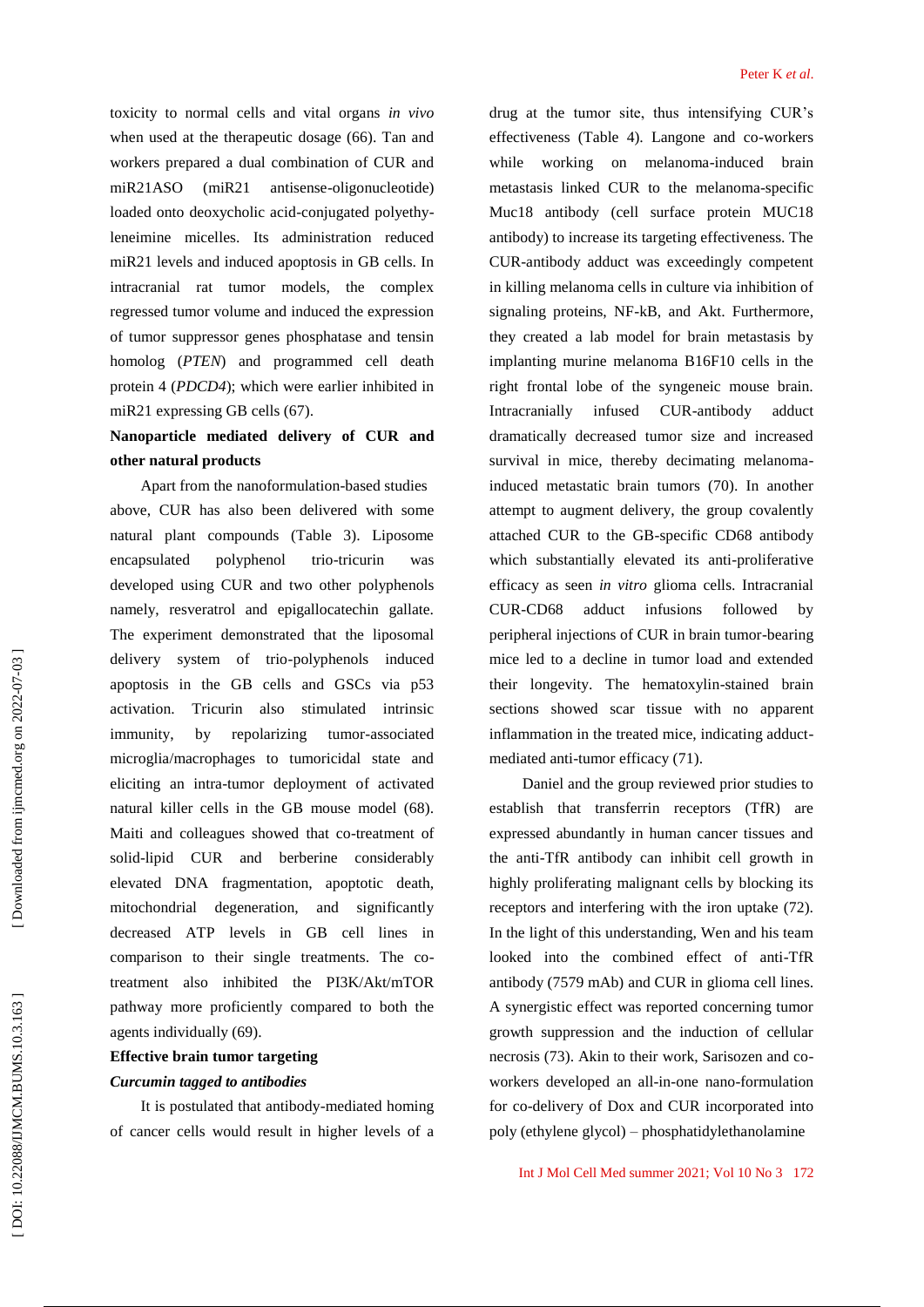| Table 3. Preclinical studies on mechanism of CUR action in combination with therapeutics assisted by nano-carriers. |                                                                               |                                        |                                                                                                               |                                                                                                                                                                                      |                                                                                                                                                             |           |  |
|---------------------------------------------------------------------------------------------------------------------|-------------------------------------------------------------------------------|----------------------------------------|---------------------------------------------------------------------------------------------------------------|--------------------------------------------------------------------------------------------------------------------------------------------------------------------------------------|-------------------------------------------------------------------------------------------------------------------------------------------------------------|-----------|--|
| <b>CUR</b>                                                                                                          | <b>Other</b><br>drug/moleule                                                  | <b>Nano</b><br>formulation             | Assay system                                                                                                  | <b>Parameters</b><br>assessed                                                                                                                                                        | Outcome<br>measured                                                                                                                                         | Reference |  |
| <b>CUR</b><br>$\mathbf{1}$                                                                                          | : Rapamycin<br>$\mathbf{1}$<br>$\mathbb{R}^{\mathbb{Z}}$                      | MePEG/PCL<br>micelle                   | <b>T98G</b><br>U373                                                                                           | <b>↓NFKB, ↑mTOR ↓Akt</b><br>↓COX-2, ↓survivi<br>↑ cleaved caspase -3                                                                                                                 | <b>Įviability</b><br><i><u><b>Tapoptosis</b></u></i>                                                                                                        | $[60]$    |  |
| CUR:<br>5                                                                                                           | : HSVTK<br>: 1                                                                | <b>R7L10</b><br>peptide<br>micelles    | C6 rat GB and<br><b>HEK293</b>                                                                                | ↑tunel positive cells                                                                                                                                                                | <b>Į</b> viability<br>↑ apoptosis                                                                                                                           | [61]      |  |
| CUR:<br>5                                                                                                           | : HSVTK<br>$\colon 1$                                                         | <b>R7L10</b><br>peptide<br>micelles    | Balb/c<br>nude<br>mice                                                                                        |                                                                                                                                                                                      | <b>tumor</b> volume                                                                                                                                         | [61]      |  |
| 27.5 µM                                                                                                             | $p-53$<br>containing<br>vector<br>$(100 \text{ ng/}\mu\text{l})$              | DM                                     | <b>U87-MG</b><br>glioma cells                                                                                 | ↑GADD45,<br>$\downarrow$ NF- $\kappa$ B,<br>$\downarrow$ c-myc                                                                                                                       | <b>Į</b> viability<br>↑ apoptosis                                                                                                                           | $[63]$    |  |
| 5<br>mg/mL                                                                                                          | DHA rich oil                                                                  | ME (1mg/ml)                            | U87MG                                                                                                         | <b>Teytotoxicity</b>                                                                                                                                                                 | <b>Įviability</b>                                                                                                                                           | $[64]$    |  |
| 5<br>mg/mL                                                                                                          | DHA rich oil                                                                  | $ME$ (1mg/ml)                          | Sprague-<br>Dawley (SD)<br>rats                                                                               | ↑ plasma levels,<br>transport across<br>the<br><b>BBB</b>                                                                                                                            | ↑brain<br>concentration                                                                                                                                     | $[64]$    |  |
| $50 \mu M$                                                                                                          | <b>TMZ</b><br>20,50µM                                                         | Micellar CUR                           | <b>U87</b>                                                                                                    | $\uparrow$ Beclin 1, $\uparrow$ LC3-I, $\uparrow$<br>LC3-II, TBcl-2 Teaspase<br>8, $\downarrow$ BAX, $\downarrow$ B-catenin,<br>$\downarrow$ cyclin D1, $\downarrow$ Twist,<br>ĮZEB1 | <b>Uviability</b><br>↑ autophagy<br><i><u><b>†apoptosis</b></u></i><br><b>Wnt sinaling</b><br><b><i><u>u</u></i></b> invasion<br><i>umigration</i>          | $[65]$    |  |
| <b>CUR</b><br>2                                                                                                     | :TMZ<br>:1                                                                    | <b>ME</b>                              | Rat C6 glioma<br>and<br>human<br>brain<br>glial<br>normal cells<br>C6 GB cells<br><b>BALB</b><br>nude<br>mice | <sup>1</sup> S phase cell cycle<br>arrest associated with<br>induced apoptosis.<br>↑ drug accumulation at<br>tumor site                                                              | Įviability of C6<br>cells<br>of<br><b>Tviability</b><br>normal cells<br><i><u><b>Tapoptosis</b></u></i><br>$\downarrow$ side effects<br><b>tumor</b> volume | [66]      |  |
| <b>CUR</b><br>9                                                                                                     | : $miR21ASO$<br>:1                                                            | DP-Cur<br>micelle<br>1:9<br>$10 \mu l$ | C6 GB cells                                                                                                   | $\downarrow$ miR21                                                                                                                                                                   | ↑intracellular<br>delivery<br><b>Tapoptosis</b>                                                                                                             | $[67]$    |  |
| <b>CUR</b><br>9                                                                                                     | : $miR21ASO$<br>:1                                                            | DP-Cur<br>micelle<br>1:9<br>$10 \mu l$ | C6 GB cells<br>implanted<br>Sprague<br>Dawley rat                                                             | ↑PDCD4 ↑PTEN                                                                                                                                                                         | tumor volume                                                                                                                                                |           |  |
| 1.28<br>$\ensuremath{\mathrm{mM}}$                                                                                  | Resveratrol<br>$(4 \text{ mM}) +$<br>Epicatechin-<br>gallate<br>$(320 \mu M)$ | Liposome<br>$(10\mu M)$                | GL261 mouse<br>cells                                                                                          | ↑p53, ↑caspase3<br>$\downarrow$ CD133, $\downarrow$ SOX-2                                                                                                                            | <b>Uviability</b><br>↑clone<br>forming<br>capacity<br><b>Tapoptosis</b><br><b>Į</b> stemness                                                                | $[68]$    |  |
| 1.28<br>mM                                                                                                          | Resveratrol<br>$(4 \text{ mM}) +$<br>Epicatechin-<br>gallate<br>$(320 \mu M)$ | Liposome<br>$(200 \mu L)$              | GL261-<br>implanted<br><b>GBM</b><br>mouse<br>model                                                           | of<br><b>tender</b> tender<br>M <sub>2</sub><br>associated<br>microglia/macrophages<br>into M1-like phenotype<br>↓CD68 ↓CD133<br>$\downarrow$ NK cells                               | tumor cell<br>↑ apoptosis<br><b><i><u><u>l</u>stemness</u></i></b><br>↑survival                                                                             | $[68]$    |  |
| $20 \mu M$                                                                                                          | Berberine<br>$100 \mu M$                                                      | solid<br>lipid<br><b>CUR</b> particles | U-87MG,<br>$U$ -<br>251MG<br>SHSY5Y                                                                           | ↑DNA fragmentation,<br>↑ Comet positive cells,<br>↓ATP, ↓ MMP,                                                                                                                       | proliferation<br>$\uparrow$ <sub>ROS</sub><br><i><u><b>†apoptosis</b></u></i>                                                                               | $[69]$    |  |

173 Int J Mol Cell Med summer 2021; Vol 10 No 3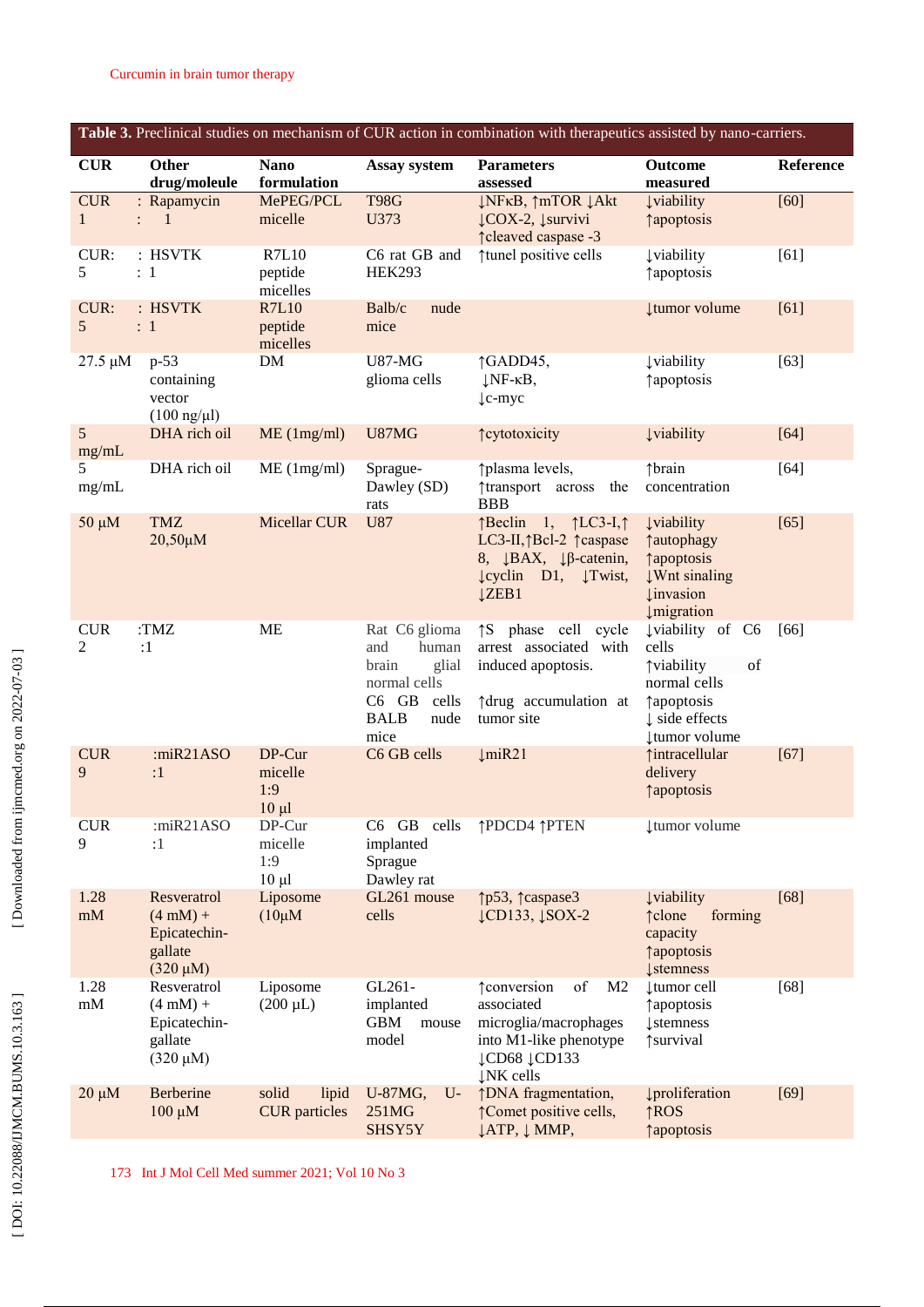|            |    | (human tissue <b>PI3K/Akt/</b> mTOR, |
|------------|----|--------------------------------------|
| derived    | NB | ↑Bax, ↑ cytochrome-c,                |
| cell line) |    | <b>t</b> cleaved<br>caspase-3,       |
|            |    | $\lfloor$ Bcl-2                      |

BBB (blood brain barrier), DHA (Docosahexaenoic acid), DM (Dendrosomal micelle), DP (deoxycholic acid -conjugated polyethylenimine). Dox (Doxorubicin), GADD45 (The Growth Arrest and DNA Damage inducible -45), HEK293 (human embryonic kidney 293), HSVtk (herpes simplex virus thymidine kinase), MePEG/PCL (Methoxy poly(ethylene glycol)-ε-poly(caprolactone) diblock copolymers),ME (Microemulsion), miR21ASO (antisense-oligonucleotide against miR-21), MMP (mitochondrial membrane potential); MNP (Magnetic nanoparticle, NFKB (nuclear factor kappa-lightchain -enhancer of activated B cells), PDCD4 (programmed cell death 4). PI3K/Akt phosphatidylinositol 3 -kinases, PTEN (phosphatase and tensin homologue),TMZ (temozolamide), U87 -Luc (U87 glioma cells genetically marked with a firefly luciferase reporter gene). ↑ (high expression), ↓ (low expression).

conjugate based polymeric micelles. It was then tagged with glucose transporter type 1 (GLUT1) antibody scFv (single chain fragment variable) to facilitate BBB entry and specifically target GB cells. The formulation improved the synergistic action in terms of deeper penetration into the 3D spheroids, increased nuclear localization of Dox and its DNA intercalation, increased caspase 3/7 activation, which resulted in successful apoptosis, and increased tumor cytotoxicity (74).

# *CUR delivered with other drugs under magnetic influence*

Various research groups in the past decade have experimented with different brain targeting strategies for co -delivery of CUR and standard chemo -drug using nanoparticles under the magnetic influence with or without ligands; to achieve better treatment endpoints (Table 4). A formulation of CUR and TMZ loaded magnetic nanoparticles (MNPs) attained a higher synergistic cytotoxic effect than single drug -loaded MNPs or native drugs when assessed in monolayer cultures and tumor spheroid models of GB. The co -treatment ensured profound penetration of the MNPs into the spheroids (75).

Fang and co -workers fabricated lactoferrin ligand (Lf) -tethered magnetic double emulsion nanocapsules from polyvinyl alcohol, polyacrylic acid, and iron oxide nanoparticles to simultaneously load Dox (hydrophilic) and CUR (hydrophobic). The preparation was complemented with an external magnetic field (MF) as an additional tool for targeting. This dual -targeting led to an elevated CUR -Dox concentration in the cancer cells *in vitro*, resulting in higher cytotoxicity. An intravenous injection of this formulation given to heterotrophic brain tumor -bearing mice under MF influence amplified the targeting potency of Dox and CUR at the tumor site and suppressed its growth more proficiently than the individual agents. The guided MF served to rapidly internalize nanoparticles with proficient accumulation in both the preclinical models (76).

Similarly, working on the dual -targeting strategy, Cui and colleagues formulated a transferrin receptor -binding peptide T7 -modified magnetic poly (lactic -co -glycolic acid) nanoparticle system which had paclitaxel and CUR loaded together. Combined drug -laden nano -cargos were highly effective in inhibiting proliferation, clonogenic survival, and inducing apoptosis and G2/M cell cycle arrest in glioma cells. This ligandmediated and magnetically guided dual targeting method improved transport across the BBB as seen in both *in vitro* models of the BBB and orthotopic glioma -bearing mice. The adjunct therapy led to a ten times higher cellular uptake in the GB cells compared to non -targeted nanoparticles. It also improved survival in the mice model (77).

#### **Clinical report**

There are various clinical trials of CUR in different cancers (78). Despite substantial pre clinical data available on brain tumors, clinical reports/trials documenting CUR as a therapeutic singularly or as an adjuvant are scarce (56, 79). As of date, only a single clinical case report has documented the use of CUR as an adjuvant in brain malignancy. This case presentation is of a 60 -year -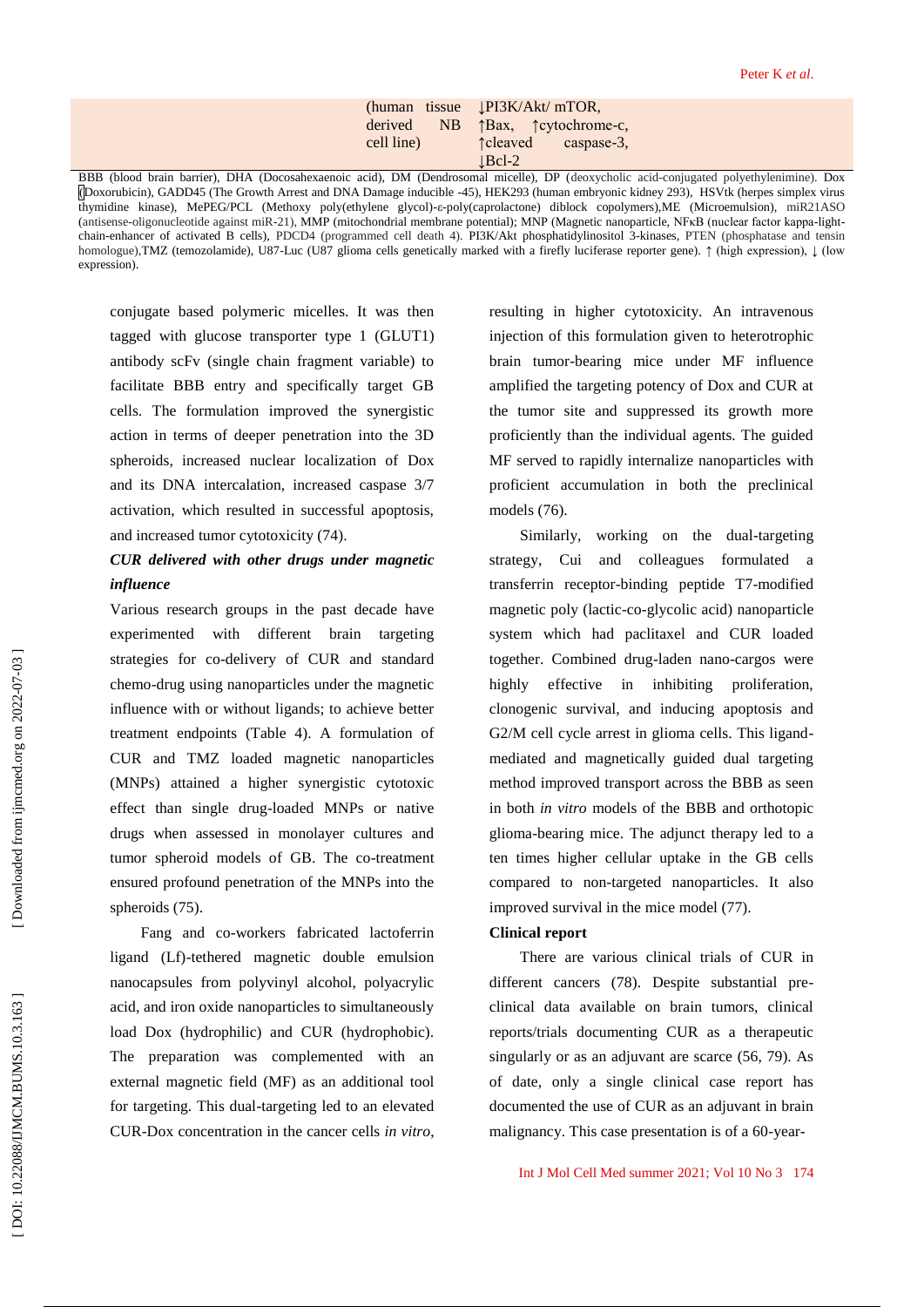| Table 4. Cellular outcome of CUR coupled with and without antibodies/ligands under magnetic targeting. |                                               |                                                        |                                                                                      |                                                                                                                 |                                                                    |                      |
|--------------------------------------------------------------------------------------------------------|-----------------------------------------------|--------------------------------------------------------|--------------------------------------------------------------------------------------|-----------------------------------------------------------------------------------------------------------------|--------------------------------------------------------------------|----------------------|
| <b>CUR</b>                                                                                             | Other drug                                    | Antibody/<br>ligand                                    | Assay system                                                                         | <b>Parameters</b><br>assessed                                                                                   | Outcome<br>measured                                                | <b>Refer</b><br>ence |
| 90 nM (IC <sub>50</sub> )                                                                              |                                               | Muc18Ab $(20 \mu l)$                                   | <b>B16F10</b><br>melanoma cells                                                      | $\downarrow$ NF-kB,<br>$\downarrow$ P-Akt-1,<br>$\downarrow$ caspase-3/7<br>activation                          | proliferation                                                      | $[70]$               |
| 6.7-20.1 pmol<br>(final)<br>concentration<br>in the tumor<br>$167 - 335$ nM)                           |                                               | Muc18Ab $(20\mu l)$                                    | syngeneic<br>C57BL6<br>mice<br>with<br>implanted<br>B16F10 cells                     | <b>tumor</b> load<br><b>tumor</b> size                                                                          | ↑survival                                                          | $[70]$               |
| $50 \mu M$                                                                                             |                                               | GB-specific<br><b>CD68</b><br>antibody<br>$(20 \mu g)$ | GL261<br>mouse<br>glioma<br>cells,<br><b>T98G</b><br>and<br>U87MG<br>glioma<br>cells | $\downarrow P$ -<br>$\downarrow$ NF- $\kappa$ B,<br>Aktl, ĮVEGF,<br>$\downarrow$ cyclin<br>D1,<br><b>JBClxL</b> | ↑cell death<br><b>tangiogenesis</b>                                | $[71]$               |
| 667 µM                                                                                                 |                                               | GB-specific<br>CD68<br>antibody                        | GL261-implanted<br>C57BL/6<br>adult<br>male mice                                     | tumor load                                                                                                      | ↑survival                                                          | $[71]$               |
| $40 \mu g/mL$                                                                                          |                                               | Anti-TfR mAb 7579<br>$(100\mu\text{g/mL})$             | A172 and<br>U87-<br>MG cells                                                         | <i><u><u>reytotoxicity</u></u></i> ,<br>↑S-phase<br>arrest,<br>↑G2/M arrest                                     | ↑ necrosis<br>proliferation                                        | $[73]$               |
| 1.1<br>mg/ml<br>$(7.1\%$ w/w)                                                                          | Dox<br>$(0.081$ mg/ml,<br>$0.6\%$ w/w)        | PM with GLUT1<br>antibody<br>$(1 \text{ mg/ml})$       | U87MG<br>glioma<br>cells                                                             | 3/7,<br><b>t</b> caspase<br>↑nuclear<br>colocalization<br>of DOX                                                | <b>Uviability</b><br>↑ apoptosis                                   | $[74]$               |
| 1.1<br>mg/ml<br>$(7.1\%$ w/w)                                                                          | <b>Dox</b><br>$(0.081$ mg/ml,<br>$0.6\%$ w/w) | PM with GLUT1<br>antibody<br>$(1 \text{ mg/ml})$       | spheroid<br>3D<br>model                                                              |                                                                                                                 | ↑penetration<br>↑treatment<br>efficacy                             | $[74]$               |
| 5 <sub>mg</sub>                                                                                        | TMZ<br>(5mg)                                  | <b>MNP</b>                                             | 2-D monolayer<br>$3-D$<br>tumor<br>spheroid<br>culture<br>of T-98G glioma<br>cells   | ↑penetration,<br>↑cellular<br>uptake,<br>↑ cytotoxicity,<br>↑nuclear<br>fragmentation                           | <b>Įproliferation</b><br>↑enhanced<br>accumulation,<br>↑cell death | $[75]$               |
| $5 \mu g$ mL                                                                                           | <b>Dox</b><br>$(5\mu g/mL)$                   | Lactoferrin<br>ligands<br>and MNP's                    | RG2 rat glioma<br>cells                                                              | ↑uptake,<br><b>taccumulation</b><br><b>Uviability</b>                                                           | ↑cell death                                                        | $[76]$               |
| $20.8 \text{ µg/kg}$                                                                                   | Dox<br>$(15.6 \text{ \mu g/kg})$              | Lactoferrin ligands<br>and MNP's                       | female<br>BALB/c<br>nude<br>mice<br>implanted<br>with<br>RG2 cells                   | ↑drug<br>accumulation                                                                                           | <b>tumor</b><br>volume<br>↑survival                                | $[76]$               |
| 30 nM                                                                                                  | Paclitaxel<br>(10nM)                          | T7-modified<br><b>PLGA</b><br>$-MNP$<br>system         | U87-Luc                                                                              | cycle<br>$\uparrow$ cell<br>arrest                                                                              | <i><u><b>†apoptosis</b></u></i>                                    | $[77]$               |
| $30 \text{ nM}$                                                                                        | Paclitaxel<br>(10nM)                          | T7-modified PLGA<br>$-MNP$ system                      | mice<br>bearing<br>orthotopic glioma                                                 | ↑cellular<br>uptake,<br>↑brain<br>accumulation                                                                  | <b>Ladverse</b><br>effects<br>↑survival rate<br>tumor growth       | $[77]$               |

Anti -TfR mAb (Anti -Transferrin Receptor monoclonal Antibody), BClxL ( B -cell lymphoma -extra large), Bcl -2 ( B -cell lymphoma 2) ; MNP (Magnetic nanoparticle), MUC18 Ab (cell surface protein MUC18 antibody), NFKB (nuclear factor kappa-light-chain-enhancer of activate d B cells), PI3K/Akt phosphatidylinositol 3-kinases/ protein kinase B, PM with GLUT1 antibody (PEG- PE-based polymeric micelles with GLUT1 antibody single chain fragment variable), T7-modified PLGA-MNP system [transferrin receptor-binding peptide T7-modified *poly(lactic-co-glycolic acid)* magnetic nanoparticle system magnetic nanoparticles], VEGF (vascular endothelial growth factor). ↑ (high expression), ↓ (low expression).

175 Int J Mol Cell Med summer 2021; Vol 10 No 3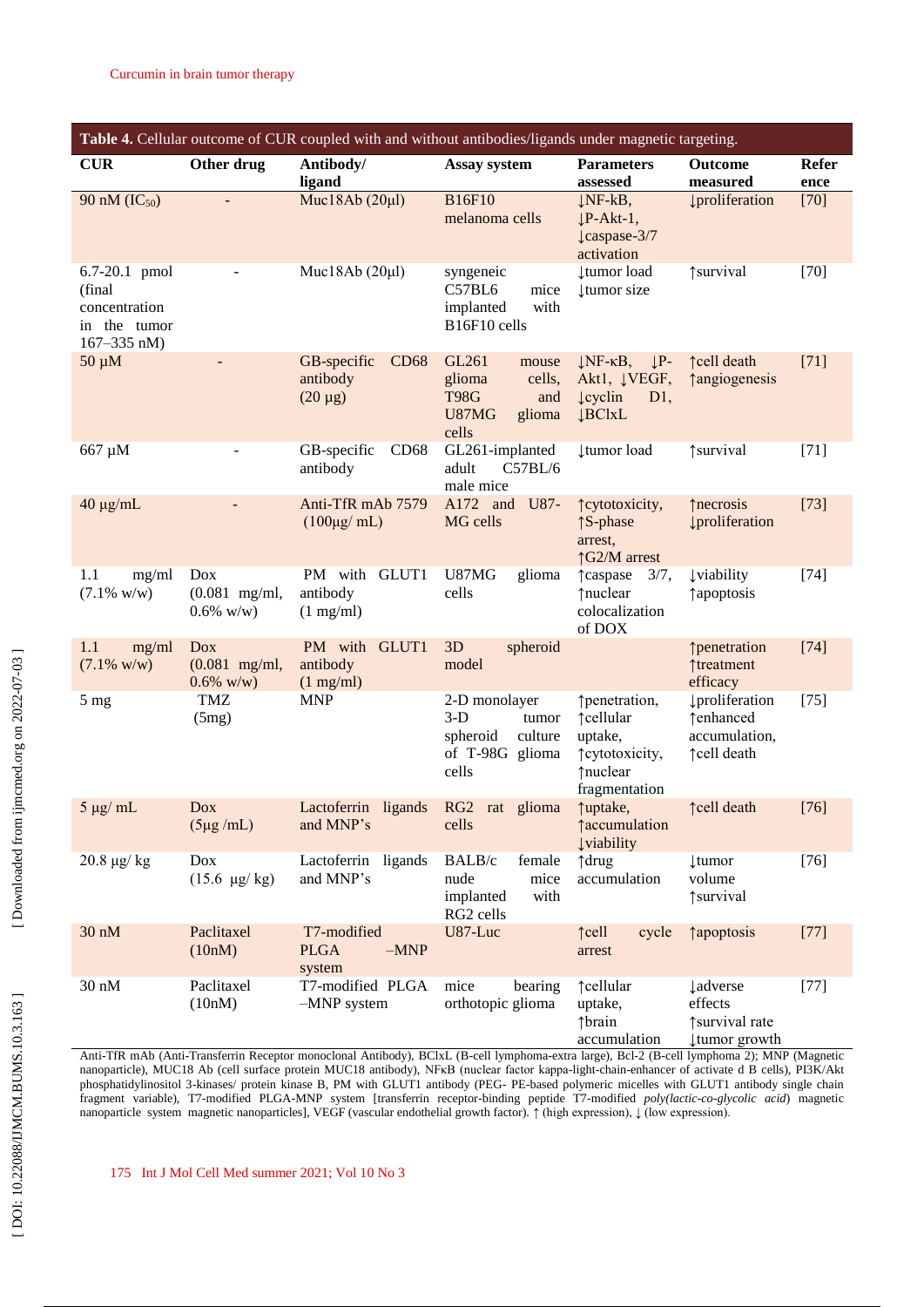old woman with recurrent GB. The patient had undergone a first intervention as surgery along with radiotherapy and adjuvant TMZ on her diagnosis. On first recurrence, she again had surgery and chemotherapy with fotemustine. However, when her tumor recurred a second time and she was deemed eligible only for palliative care, she was administered 100 mg CUR four times a day, together with the -angiogenic drug bevacizumab, an anti -edemic herb *Boswellia serrate*, supported by capacitive hyperthermia. This third line therapy regressed her tumor size to almost half, achieving improvement in the quality of life of the patient and also extended her survival by 6 months (80). This study suggests that CUR should be taken up for clinical trial along with TMZ as first line therapy which will tackle chemoresistance and give a better outcome in terms of progression -free survival.

Similarly, a few other compounds which have anti -inflammatory and antiproliferative properties along with safety data in clinical trials such as 2 deoxyglucose (81), resveratrol (82), artemisinins (83), ursolic acid (84), etc. should also be tried and tested in combination with CUR to increase the horizon of re -tracking de -regulate pathways in brain tumors to get improved treatment outcomes.

# **Limitations of previous work and future prospects**

Pharmacokinetic deficiency in terms of gastrointestinal absorption and bioavailability is its most critical limitation and is a major obstacle in its use as a licensed drug (85). To address this issue further animal study should be rigorously designed for targeted delivery of CUR to the tumor site. Another point to ponder is why post innumerable preclinical studies, regulatory approvals for the use of some very promising nano -formulations have not been taken and tested in human subjects as there is only one case study to date in brain malignancy. Caution needs to be exercised while addressing bioavailability as the structural modification of

CUR during nanoparticle synthesis may lessen its efficacy. Also, the toxic solvents used in its preparation may increase its bioavailability but limit its clinical usage and are not very cost effective (86). In light of the present critical review of literature, the strategy that has stood out as the most promising combination to be taken up for pre clinical studies is a one -pot formulation, that is, antibody coupled with nano -CUR along with radiation and/or sub-toxic doses of chemo-drugs. This approach can help accumulate a therapeutic dosage in the brain, and also prevent rapid systemic drug clearance. All of this would be achieved without perturbing the established clinical regimen. Clinical studies should be undertaken where CUR is used as an adjunct with TMZ and radiotherapy as the first line of treatment in order to improve prognosis, quality of life, and progression -free survival.

#### **Conclusion**

 $CUR$  is a well-established non-toxic nutraceutical with anti -cancerous properties. The present in -depth analysis highlights the anti -cancer potential of CUR which can be credited to its capability of multiple targeting of various resistance mechanisms of CNS tumors; specifically, the GSCs, which are induced by the current treatment modalities. In addition, it acts in synergism with chemo -radiotherapy thus presenting as an adjuvant that can be used for enhancing the efficacy of clinical treatment. Its incorporation into a bio friendly delivery system(s) can enhance its systemic bioavailability further, by improving BBB passage and targeted accumulation in tumor cells. Thus, in the continuing quest for more efficient and non toxic anticancer agents for brain tumors, CUR has emerged as an encouraging option.

#### **Acknowlegement**

Authors are thankful to all those who provided full text of their respective articles not available in public domain.

#### **Conflict of Interest**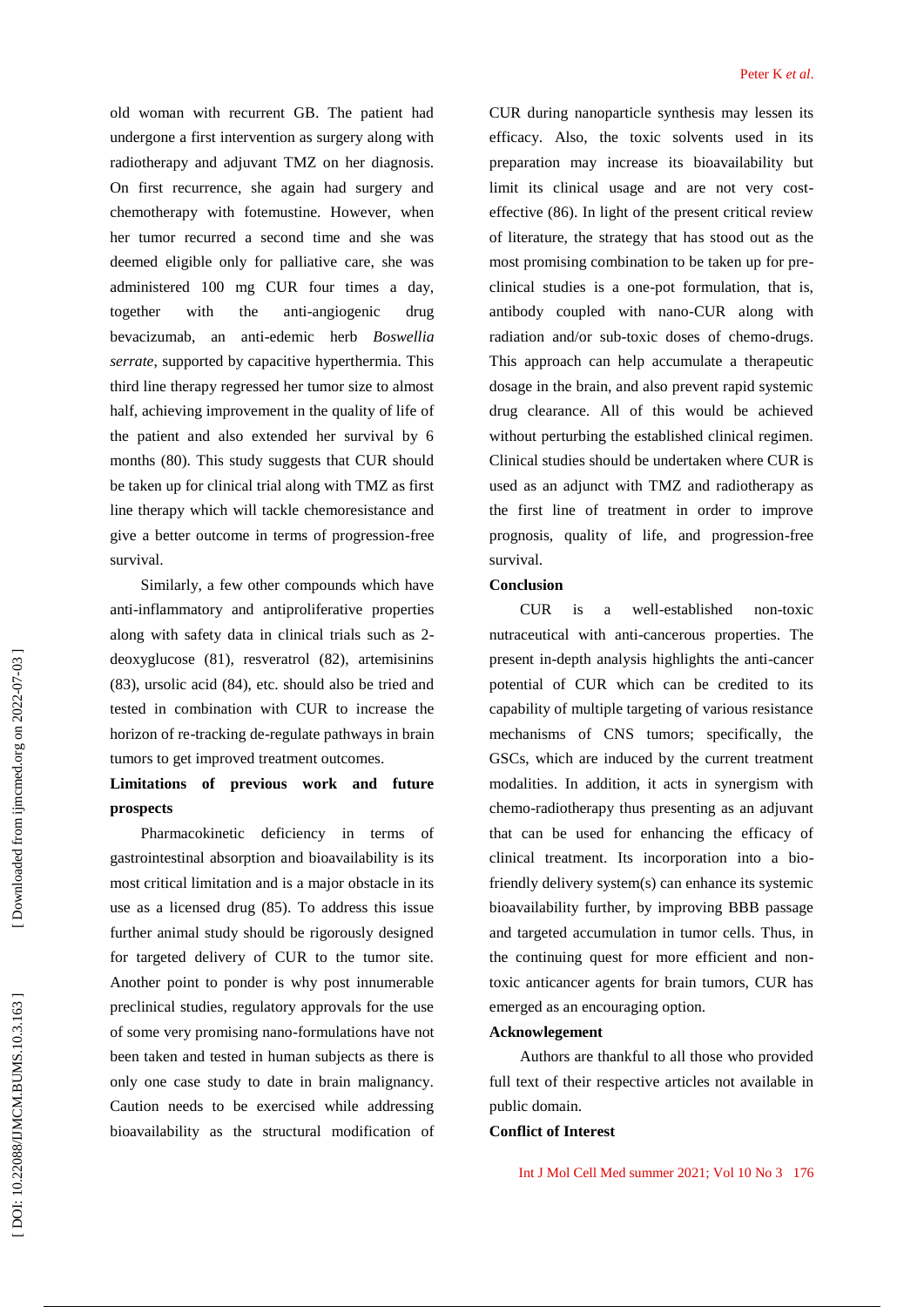Authors have no conflict of interest, financial or any other to disclose.

#### **References**

1. Sung H, Ferlay J, Siegel RL, et al. Global Cancer Statistics 2020: GLOBOCAN Estimates of Incidence and Mortality Worldwide for 36 Cancers in 185 Countries. CA Cancer J Clin 2021;71:209 -49.

2. Stupp R, Mason WP, van den Bent MJ, et al. Radiotherapy plus concomitant and adjuvant temozolomide for glioblastoma. N Engl J Med 2005;352:987 -96.

3. Liu Y, Song X, Wu M, et al. Synergistic Effects of Resveratrol and Temozolomide Against Glioblastoma Cells: Underlying Mechanism and Therapeutic Implications. Cancer Manag Res 2020;12:8341 -54.

4. Huang BR, Tsai CH, Chen CC, et al. Curcumin Promotes Connexin 43 Degradation and Temozolomide -Induced Apoptosis in Glioblastoma Cells. Am J Chin Med 2019; 47:657 -74.

5. Qu H, Song X, Song Z, et al. Berberine reduces temozolomide resistance by inducing autophagy via the ERK1/2 signaling pathway in glioblastoma. Cancer Cell Int 2020;20:592.

6. Sang DP, Li RJ, Lan Q. Quercetin sensitizes human glioblastoma cells to temozolomide in vitro via inhibition of Hsp27. Acta Pharmacol Sin 2014;35:832 -8.

7. Meteoglu I, Erdemir A. Genistein and Temozolomide -Loaded Polymeric Nanoparticles: A Synergistic Approach For Improved Anti -Tumor Efficacy Against Glioblastoma. Process Biochem 2021;110:9 -18.

8. Kurien BT, Matsumoto H, Scofield RH. Nutraceutical Value of Pure Curcumin. Pharmacogn Mag 2017;13:S161 -S3.

9. Kuttan R, Bhanumathy P, Nirmala K, et al. Potential anticancer activity of turmeric (Curcuma longa). Cancer Lett 1985;29:197 -202.

10. Kuttan R, Sudheeran PC, Josph CD. Turmeric and curcumin as topical agents in cancer therapy. Tumori 1987;73:29 -31.

11. Rahmani AH, Al Zohairy MA, Aly SM, et al. Curcumin: a potential candidate in prevention of cancer via modulation of molecular pathways. Biomed Res Int 2014;2014:761608.

12. Shanmugam MK, Rane G, Kanchi MM, et al. The multifaceted role of curcumin in cancer prevention and treatment. Molecules 2015;20:2728 -69.

13. Zanotto -Filho A, Braganhol E, Edelweiss MI, et al. The curry spice curcumin selectively inhibits cancer cells growth in vitro and in preclinical model of glioblastoma. J Nutr Biochem 2012;23:591 -601.

14. Muthoosamy K, Abubakar IB, Bai RG, et al. Exceedingly Higher co -loading of Curcumin and Paclitaxel onto Polymer functionalized Reduced Graphene Oxide for Highly Potent Synergistic Anticancer Treatment. Sci Rep 2016;6:32808.

15. Kanai M, Yoshimura K, Asada M, et al. A phase I/II study of gemcitabine -based chemotherapy plus curcumin for patients with gemcitabine -resistant pancreatic cancer. Cancer Chemother Pharmacol 2011;68:157 -64.

16. Qazi MA, Vora P, Venugopal C, et al. Intratumoral heterogeneity: pathways to treatment resistance and relapse in human glioblastoma. Ann Oncol 2017;28:1448 -56.

17. Goel A, Aggarwal BB. Curcumin, the golden spice from Indian saffron, is a chemosensitizer and radiosensitizer for tumors and chemoprotector and radioprotector for normal organs. Nutr Cancer 2010;62:919 -30.

18. Housman G, Byler S, Heerboth S, et al. Drug resistance in cancer: an overview. Cancers (Basel) 2014;6:1769 -92.

19. Shibue T, Weinberg RA. EMT, CSCs, and drug resistance: the mechanistic link and clinical implications. Nat Rev Clin Oncol 2017;14:611 -29.

20. Korniluk A, Koper O, Kemona H, et al. From inflammation to cancer. Ir J Med Sci 2017;186:57 -62.

21. Alcantara Llaguno S, Chen J, Kwon CH, et al. Malignant astrocytomas originate from neural stem/progenitor cells in a somatic tumor suppressor mouse model. Cancer Cell 2009;15:45 -56.

22. Liu C, Sage JC, Miller MR, et al. Mosaic analysis with double markers reveals tumor cell of origin in glioma. Cell 2011;146:209 -21.

23. Ryskalin L, Biagioni F, Busceti CL, et al. The Multi -Faceted Effect of Curcumin in Glioblastoma from Rescuing Cell Clearance to Autophagy -Independent Effects. Molecules 2020;25.

24. Yahfoufi N, Alsadi N, Jambi M, et al. The Immunomodulatory and Anti-Inflammatory Role of Polyphenols. Nutrients 2018;10.

25. Bi F, Wang J, Zheng X, et al. HSP60 participates in the anti glioma effects of curcumin. Exp Ther Med 2021;21:204.

177 Int J Mol Cell Med summer 2021; Vol 10 No 3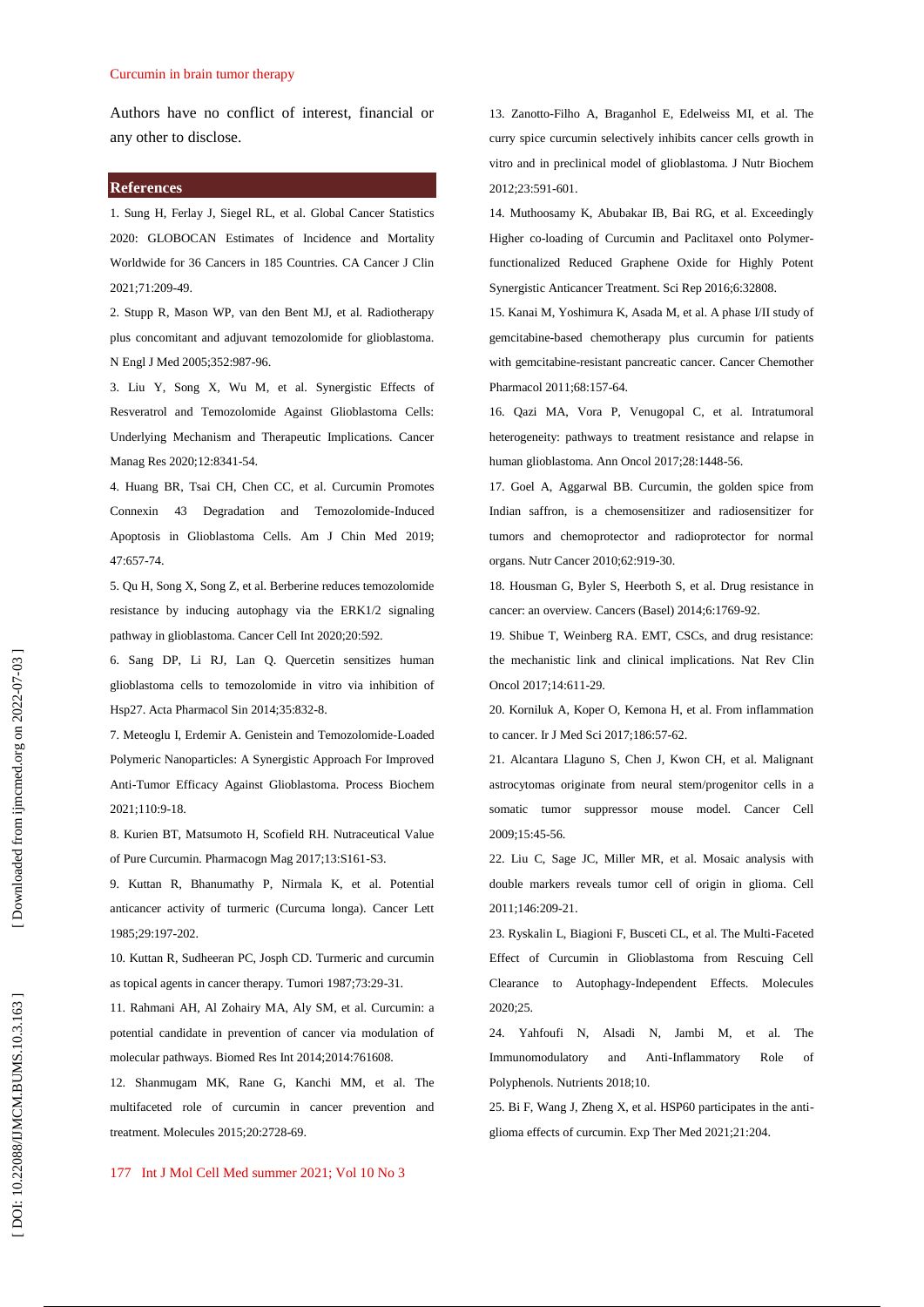26. Shukla S, Zaher H, Hartz A, et al. Curcumin inhibits the activity of ABCG2/BCRP1, a multidrug resistance -linked ABC drug transporter in mice. Pharm Res 2009;26:480 -7.

27. Zhang X, Chen Q, Wang Y, et al. Effects of curcumin on ion channels and transporters. Front Physiol 2014;5:94.

28. Zhang J, Stevens MF, Bradshaw TD. Temozolomide: mechanisms of action, repair and resistance. Curr Mol Pharmacol 2012;5:102 -14.

29. Chen CC, Taniguchi T, D'Andrea A. The Fanconi anemia

(FA) pathway confers glioma resistance to DNA alkylating agents. J Mol Med (Berl) 2007;85:497 -509.

30. Kondo N, Takahashi A, Mori E, et al. FANCD1/BRCA2 plays predominant role in the repair of DNA damage induced by ACNU or TMZ. PLoS One 2011;6:e19659.

31. Patil AA, Sayal P, Depondt ML, et al. FANCD2 re expression is associated with glioma grade and chemical inhibition of the Fanconi Anaemia pathway sensitises gliomas to chemotherapeutic agents. Oncotarget 2014;5:6414 -24.

32. Ting CY, Wang HE, Yu CC, et al. Curcumin Triggers DNA Damage and Inhibits Expression of DNA Repair Proteins in Human Lung Cancer Cells. Anticancer Res 2015;35:3867 -73.

33. Mitra A, Mishra L, Li S. EMT, CTCs and CSCs in tumor relapse and drug -resistance. Oncotarget 2015;6:10697 -711.

34. Gersey ZC, Rodriguez GA, Barbarite E, et al. Curcumin decreases malignant characteristics of glioblastoma stem cells via induction of reactive oxygen species. BMC Cancer 2017;17:99.

35. Meng X, Cai J, Liu J, et al. Curcumin increases efficiency of gamma -irradiation in gliomas by inhibiting Hedgehog signaling pathway. Cell Cycle 2017;16:1181 -92.

36. Tatar Z, Thivat E, Planchat E, et al. Temozolomide and unusual indications: review of literature. Cancer Treat Rev 2013;39:125 -35.

37. Malbari F, Atlas M, editors. Tolerability of temozolomide in conjunction with craniospinal irradiation for the treatment of pediatric CNS embryonal tumors. NEURO -ONCOLOGY; 2012: OXFORD UNIV PRESS INC JOURNALS DEPT, 2001 EVANS RD, CARY, NC 27513 USA.

38. Yin H, Zhou Y, Wen C, et al. Curcumin sensitizes glioblastoma to temozolomide by simultaneously generating ROS and disrupting AKT/mTOR signaling. Oncol Rep 2014;32:1610 -6.

39. Wu H, Liu Q, Cai T, et al. Induction of microRNA -146a is involved in curcumin -mediated enhancement of temozolomide cytotoxicity against human glioblastoma. Mol Med Rep 2015;12:5461 -6.

40. Ramachandran C, Nair SM, Escalon E, et al. Potentiation of etoposide and temozolomide cytotoxicity by curcumin and turmeric force in brain tumor cell lines. J Complement Integr Med 2012;9:Article 20.

41. Zhao J, Zhu J, Lv X, et al. Curcumin potentiates the potent antitumor activity of ACNU against glioblastoma by suppressing the PI3K/AKT and NF -kappaB/COX -2 signaling pathways. Onco Targets Ther 2017;10:5471 -82.

42. Miller M, Chen S, Woodliff J, et al. Curcumin (diferuloylmethane) inhibits cell proliferation, induces apoptosis, and decreases hormone levels and secretion in pituitary tumor cells. Endocrinology 2008;149:4158 -67.

43. Dhandapani KM, Mahesh VB, Brann DW. Curcumin suppresses growth and chemoresistance of human glioblastoma cells via AP -1 and NFkappaB transcription factors. J Neurochem 2007;102:522 -38.

44. Elamin MH, Shinwari Z, Hendrayani SF, et al. Curcumin inhibits the Sonic Hedgehog signaling pathway and triggers apoptosis in medulloblastoma cells. Mol Carcinog 2010; 49:302 -14.

45. Hossain M, Banik NL, Ray SK. Synergistic anti -cancer mechanisms of curcumin and paclitaxel for growth inhibition of human brain tumor stem cells and LN18 and U138MG cells. Neurochem Int 2012;61:1102 -13.

46. Fratantonio D, Molonia MS, Bashllari R, et al. Curcumin potentiates the antitumor activity of Paclitaxel in rat glioma C6 cells. Phytomedicine 2019;55:23 -30.

47. Castonguay A, Doucet C, Juhas M, et al. New ruthenium(II) letrozole complexes as anticancer therapeutics. J Med Chem 2012;55:8799 -806.

48. Wang WH, Shen CY, Chien YC, et al. Validation of Enhancing Effects of Curcumin on Radiotherapy with F98/FGT Glioblastoma -Bearing Rat Model. Int J Mol Sci 2020;21.

49. Gao X, Deeb D, Jiang H, et al. Curcumin differentially sensitizes malignant glioma cells to TRAIL/Apo2L -mediated apoptosis through activation of procaspases and release of cytochrome c from mitochondria. J Exp Ther Oncol 2005; 5:39 -48.

Int J Mol Cell Med summer 2021; Vol 10 No 3 178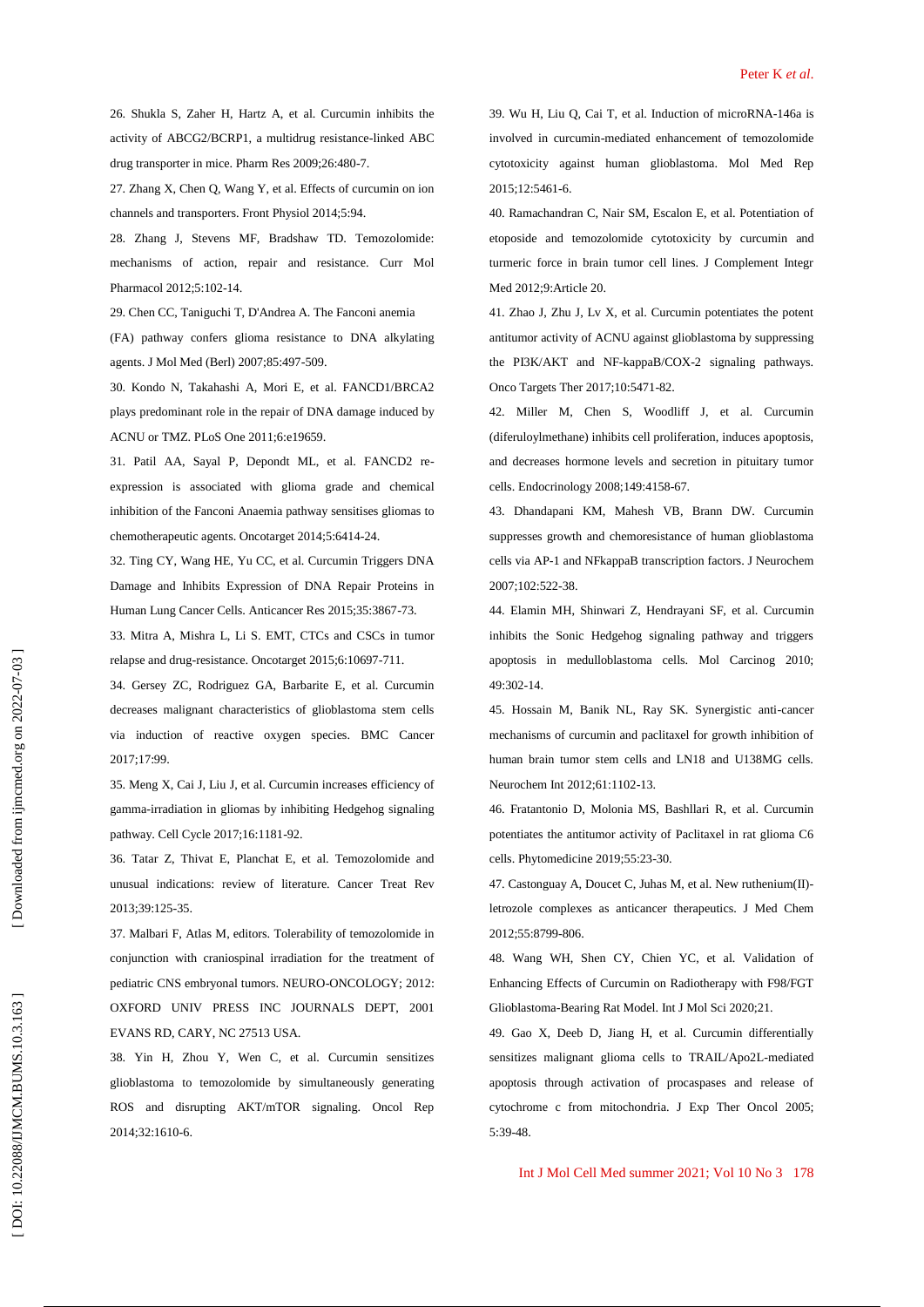#### Curcumin in brain tumor therapy

50. Bojko A, Cierniak A, Adamczyk A, et al. Modulatory Effects of Curcumin and Tyrphostins (AG494 and AG1478) on Growth Regulation and Viability of LN229 Human Brain Cancer Cells. Nutr Cancer 2015;67:1170 -82.

51. Brighenti M. MicroRNA and MET in lung cancer. Ann Transl Med 2015;3:68.

52. Yin S, Du W, Wang F, et al. MicroRNA -326 sensitizes

human glioblastoma cells to curcumin via the SHH/GLI1 signaling pathway. Cancer Biol Ther 2018;19:260 -70.

53. Li B, Wang Y, Li S, et al. Decreased expression of miR -378 correlates with tumor invasiveness and poor prognosis of patients with glioma. Int J Clin Exp Pathol 2015;8:7016 -21.

54. Li W, Yang W, Liu Y, et al. MicroRNA -378 enhances inhibitory effect of curcumin on glioblastoma. Oncotarget 2017;8:73938 -46.

55. Perry MC, Demeule M, Regina A, et al. Curcumin inhibits tumor growth and angiogenesis in glioblastoma xenografts. Mol Nutr Food Res 2010;54:1192 -201.

56. Dei Cas M, Ghidoni R. Dietary Curcumin: Correlation between Bioavailability and Health Potential. Nutrients 2019;11. 57. Anand P, Kunnumakkara AB, Newman RA, et al. Bioavailability of curcumin: problems and promises. Mol Pharm 2007;4:807 -18.

58. Bansal SS, Goel M, Aqil F, et al. Advanced drug delivery systems of curcumin for cancer chemoprevention. Cancer Prev Res (Phila) 2011;4:1158 -71.

59. Panda AK, Chakraborty D, Sarkar I, et al. New insights into therapeutic activity and anticancer properties of curcumin. J Exp Pharmacol 2017;9:31 -45.

60. Mohanty AK, Mohanta GP. Micelle -assisted combination therapies for effective glioblastoma treatment: an in -vitro assessment. Anticancer Drugs 2015;26:312 -22.

61. Park JH, Han J, Lee M. Thymidine kinase gene delivery using curcumin loaded peptide micelles as a combination therapy for glioblastoma. Pharm Res 2015;32:528 -37.

62. Dutzmann S, Schiborr C, Kocher A, et al. Intratumoral Concentrations and Effects of Orally Administered Micellar Curcuminoids in Glioblastoma Patients. Nutr Cancer 2016;68:943 -8.

63. Keshavarz R, Bakhshinejad B, Babashah S, et al. Dendr o somal nanocurcumin and p53 overexpression synergistically trigger apoptosis in glioblastoma cells. Iran J Basic Med Sci

179 Int J Mol Cell Med summer 2021; Vol 10 No 3

#### 2016;19:1353 -62.

64. Shinde RL, Devarajan PV. Docosahexaenoic acid -mediated, targeted and sustained brain delivery of curcumin microemulsion. Drug Deliv 2017;24:152 -61.

65. Bagherian A, Mardani R, Roudi B, et al. Combination Therapy with Nanomicellar -Curcumin and Temozolomide for In Vitro Therapy of Glioblastoma Multiforme via Wnt Signaling Pathways. J Mol Neurosci 2020;70:1471 -83.

66. Xu M, Li G, Zhang H, et al. Sequential delivery of dual drugs with nanostructured lipid carriers for improving synergistic tumor treatment effect. Drug Deliv 2020;27:983 -95.

67. Tan X, Kim G, Lee D, et al. A curcumin -loaded polymeric micelle as a carrier of a microRNA -21 antisense -oligonucleotide for enhanced anti -tumor effects in a glioblastoma animal model. Biomater Sci 2018;6:407 -17.

68. Mukherjee S, Baidoo JNE, Sampat S, et al. Liposomal TriCurin, A Synergistic Combination of Curcumin, Epicatechin Gallate and Resveratrol, Repolarizes Tumor -Associated Microglia/Macrophages, and Eliminates Glioblastoma (GBM) and GBM Stem Cells. Molecules 2018;23.

69. Maiti P, Plemmons A, Dunbar GL. Combination treatment of berberine and solid lipid curcumin particles increased cell death and inhibited PI3K/Akt/mTOR pathway of human cultured glioblastoma cells more effectively than did individual treatments. PLoS One 2019;14:e0225660.

70. Langone P, Debata PR, Dolai S, et al. Coupling to a cancer cell -specific antibody potentiates tumoricidal properties of curcumin. Int J Cancer 2012;131:E569 -78.

71. Langone P, Debata PR, Inigo Jdel R, et al. Coupling to a glioblastoma -directed antibody potentiates antitumor activity of curcumin. Int J Cancer 2014;135:710 -9.

72. Daniels TR, Delgado T, Rodriguez JA, et al. The transferrin receptor part I: Biology and targeting with cytotoxic antibodies for the treatment of cancer. Clin Immunol 2006;121:144 -58.

73. Wen X, Cheng X, Hu D, et al. Combination of Curcumin with an Anti -Transferrin Receptor Antibody Suppressed the Growth of Malignant Gliomas In vitro. Turk Neurosurg 2016;26:209 -14.

74. Sarisozen C, Dhokai S, Tsikudo EG, et al. Nanomedicine based curcumin and doxorubicin combination treatment of glioblastoma with scFv -targeted micelles: In vitro evaluation on 2D and 3D tumor models. Eur J Pharm Biopharm 2016;